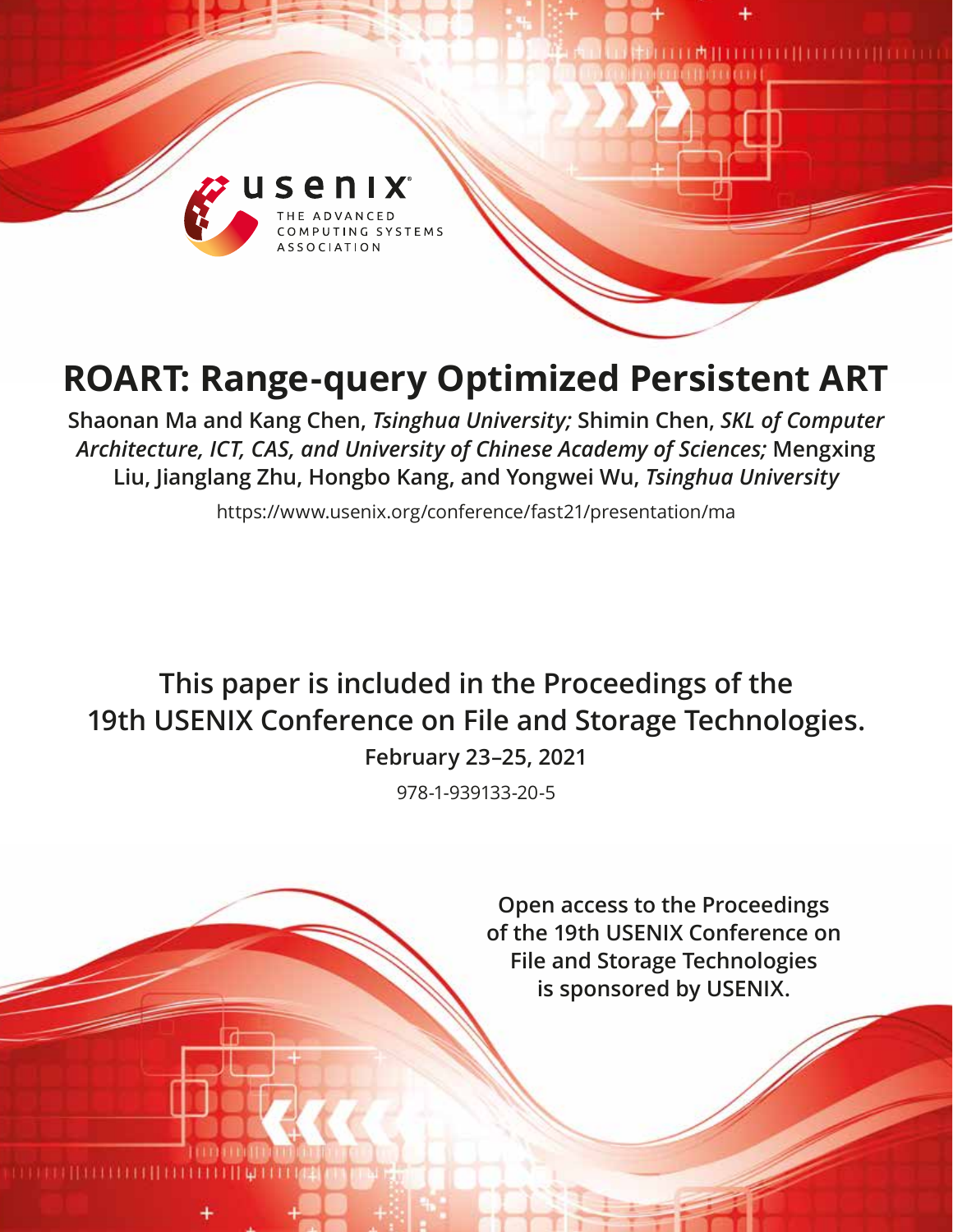# ROART: Range-query Optimized Persistent ART

Shaonan Ma<sup>1</sup>, Kang Chen<sup>1</sup>, Shimin Chen<sup>2,3</sup>, Mengxing Liu<sup>1</sup>,

Jianglang Zhu<sup>1</sup>, Hongbo Kang<sup>1</sup>, and Yongwei Wu<sup>1</sup> <sup>1</sup>Tsinghua University,<sup>† 2</sup>SKL of Computer Architecture, ICT, CAS <sup>3</sup>*University of Chinese Academy of Sciences*

#### Abstract

With the availability of commercial NVM devices such as Intel Optane DC PMM, it is time to start thinking about applying the existing persistent data structures in practice. This paper considers three practical aspects, which have significant influences on the design of persistent indexes, including functionality, performance and correctness.

We design a new persistent index, ROART, based on adaptive radix tree (ART), taking all these practical aspects into account. ROART (i) proposes a *leaf compaction* method to reduce pointer chasing for range queries, (ii) minimizes persistence overhead with three optimizations, i.e., *entry compression*, *selective metadata persistence* and *minimally ordered split*, and (iii) designs a fast memory management to prevent memory leaks, and eliminates the long recovery time by proposing an *instant restart* strategy. Evaluations show that ROART outperforms the state-of-the-art radix tree by up to 1.65 $\times$  and B<sup>+</sup>-Trees by 1.17∼8.27 $\times$  respectively.

## 1 Introduction

Emerging Non-Volatile Memory (NVM) is attractive because of its byte-addressability, low latency and durability. Many researchers have focused on how to design fast persistent data structures [\[1](#page-12-0)[–30\]](#page-14-0). With the announcement of the first generation products (Intel Optane DC PMM [\[31\]](#page-14-1)), it is time to investigate how to apply the achieved results in practice.

We point out that there are three significant aspects affecting the design of persistent indexes, i.e., functionality, performance, and correctness. Any persistent index designed for practical uses needs to consider these aspects carefully.

1. Functionality: Variable-sized Keys and Range Queries. Variable-sized keys are important in real world systems, such as RDBMS [\[32–](#page-14-2)[41\]](#page-14-3) and Key-Value Stores [\[25,](#page-14-4) [42–](#page-14-5)[47\]](#page-15-0). Whether an index supports variable-sized keys will have a great impact on the direction of its optimization. Moreover, range queries are used to support inequality comparisons in many real-world applications [\[32–](#page-14-2)[41\]](#page-14-3). Therefore, it is desirable that the index structure supports range queries efficiently in addition to point read and write operations. In this paper, we focus on index structures that support both variable-sized keys and range queries.

2. Performance: Persistence Overhead. Persistence overhead plays an essential role in the performance of indexes targeting NVM. To guarantee crash consistency of indexes, once an operation is completed, the modification must be persisted to NVM by cache line flush and memory fence instructions. Due to the design of hardware, NVM writes have lower throughput than reads and poor scalability of bandwidth (because the writes issued by more threads exceed the capability of underlying buffers [\[48\]](#page-15-1)). Moreover, persistence operations incur much larger (e.g., at least by  $2.4 \times$ ) overhead than normal writes.

3. Correctness: Anomaly Resolution and Memory Safety. First, persistent indexes may suffer from anomalies [\[26\]](#page-14-6), such as lost update and dirty read, if they provide no protection to concurrent operations. These anomalies will cause the effect of successful operations to disappear after system crash and restart. Second, memory allocations in NVM need to deal with crash consistency, which is not a problem in DRAM. Memory leaks may happen after a crash due to (i) inconsistent memory allocation metadata, and/or (ii) lazy GC (garbage collection) used in the design of non-blocking data structures.

In order to support range queries, our work mainly focuses on tree-based indexes rather than hash tables. According to our experiments ([§2.1\)](#page-2-0),  $B^+$ -Trees may not be the best performing index for variable-sized keys. Therefore, we choose the radix tree as our basis, which naturally supports variablesized keys. To the best of our knowledge, no recent persistent radix tree has fully taken the above aspects into account. WORT [\[19\]](#page-13-0) is write-optimized but only runs in a single thread. P-ART [\[24\]](#page-14-7) is a concurrent persistent radix tree converted

<sup>∗</sup>Corresponding author: Kang Chen (chenkang@tsinghua.edu.cn)

<sup>†</sup>Department of Computer Science and Technology, Beijing National Research Center for Information Science and Technology (BNRist), Tsinghua University, China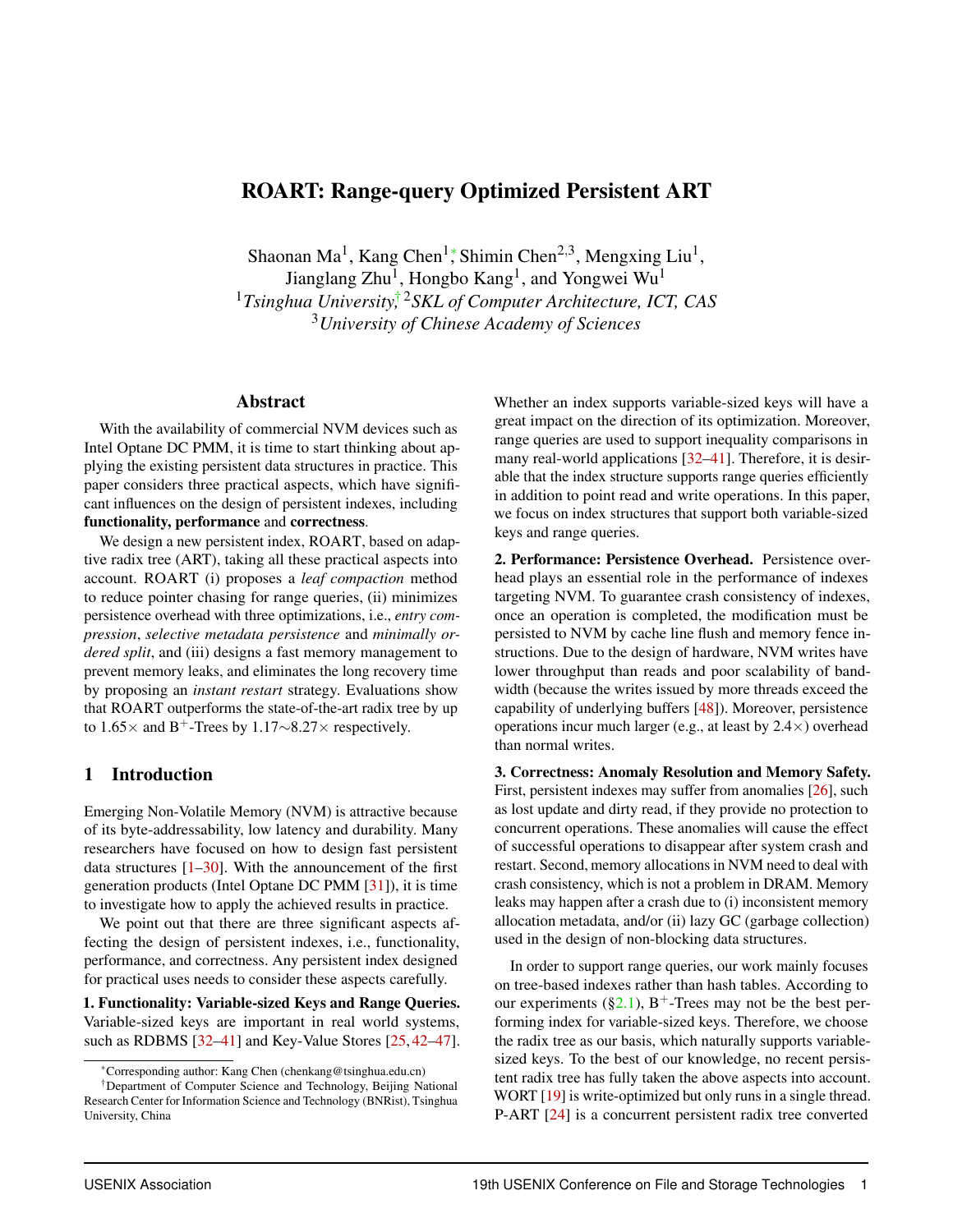from the volatile ART [\[49,](#page-15-2) [50\]](#page-15-3) index based on the principles of RECIPE. There is little optimization on range queries and persistence overhead. Moreover, neither of the two radix trees considers memory safety, which may lead to memory leaks.

We propose a new index structure called ROART (Rangequery Optimized Adaptive Radix Tree), considering all the above factors. To improve range queries, we propose *leaf compaction* (LC) that delays the leaf split and compacts multiple leaf nodes into a leaf array. The benefits of this technique are threefold. First, it reduces pointer chasing during range queries. Second, it can decrease the number of complex split operations. Finally, it tends to lower the height of the tree, which is beneficial to all index operations.

To reduce persistence overhead, we propose three optimizations in ROART: (i) *Entry compression* (EC) that combines the key and the child pointer in an 8-byte entry; (ii) *Selective Metadata Persistence* (SMP) to reduce the amount of metadata to persist; and (iii) *minimally ordered split* (MO) that relaxes the order of steps in a split operation to reduce the number of sfence instructions. Previously mentioned LC also helps here because it delays leaf node split and reduces its persistence overhead.

For correctness, we protect ROART against anomalies by using non-temporal store [\[24,](#page-14-7) [48\]](#page-15-1) techniques. For memory safety, there have been several previous proposals. Logging-based allocators [\[51–](#page-15-4)[53\]](#page-15-5) suffer from heavy persistence overhead for allocation/deallocation operations. Postcrash garbage collection techniques [\[22,](#page-13-1) [54](#page-15-6)[–56\]](#page-15-7) reduce the persistence overhead, but introduce long recovery time. We propose a new technique, called *instant restart*, with concurrent post-crash garbage collection. While performing the background GC during recovery, indexes can handle foreground requests concurrently, i.e., restarting services instantly. We integrate this technique in our new memory allocator, called DCMM (Delayed Check Memory Management).

In summary, this paper makes the following contributions:

(1) We present an in-depth analysis on the three practical aspects of persistent indexes to understand the impact of different design choices ([§2\)](#page-2-1).

(2) We propose ROART that addresses the three design aspects  $(\S_3)$ . For functionality, we choose ART as basis to naturally support variable-sized keys and propose a *leaf compaction* method to optimize range queries. For performance, we propose three techniques to reduce persistence overhead, i.e., *entry compression*, *selective metadata persistence* and *minimally ordered split*. For correctness, we carefully protect ROART against anomalies, and design DCMM with *instant restart* to support memory safety without long recovery time.

(3) We perform extensive experiments to compare ROART with state-of-the-art tree-based indexes ([§4\)](#page-9-0), including P-ART [\[24\]](#page-14-7), PMwCAS-ART (implemented with PMw-CAS [\[23\]](#page-13-2)), FAST&FAIR [\[5\]](#page-13-3), SkipList [\[22\]](#page-13-1) and BzTree [\[6\]](#page-13-4). ROART outperforms the existing solutions by 1.15∼8.27× under YCSB workloads.

<span id="page-2-2"></span>

Figure 1: Performance degradation of storing variable-size data in FAST&FAIR.

## <span id="page-2-1"></span>2 Practical Considerations

We discuss the three aspects, i.e. functionality, persistence overhead, and correctness, in detail in this section.

## <span id="page-2-0"></span>2.1 Functionality

#### 2.1.1 Variable-sized Keys

Indexes supporting variable-sized keys can be applicable to a wider range of applications, including database systems [\[32–](#page-14-2) [41\]](#page-14-3). However, such support may come with a price.

A number of persistent  $B^+$ -Tree indexes maintain fixedsized (8-byte key and 8-byte value) entries in the array of nodes such as NVTree  $[3]$ , wB<sup>+</sup>-Tree  $[2]$ , FPTree  $[4]$ , RN-Tree  $[7]$  and  $LB^+$ -Tree  $[9]$ , and entries are appended to the arrays. FAST&FAIR [\[5\]](#page-13-3), which also supports only fixed 8 byte keys, reduces the number of clwbs if multiple keys and values are in the same cache line. These  $B^+$ -Trees have excellent cache locality and high traversal performance based on optimizing 8-byte keys only.

A straightforward way to adapt the indexes with 8-byte keys to support variable-sized keys is to allocate extra data areas and store the addresses of the keys in the indexes. However, this incurs pointer chasing overhead. We use FAST&FAIR, a state-of-the-art persistent  $B^+$ -Tree, as an example to reveal the performance degradation using such a method. In Figure [1,](#page-2-2) we evaluate the performance of five operations (lookup/insert/update/remove/scan) with four threads using modified FAST&FAIR. We use the above method to support variable-sized keys, and use an appropriate NVM allocator (with post-crash GC  $(\S2.3.2)$ ) to eliminate the persistence overhead during allocation, so that we can focus on the performance difference between fixed-sized and variable-sized keys. We find the degradations of the five operations are about  $3.9/1.8/2.79/2.15/1.94 \times$  respectively. The main performance difference comes from pointer chasing and string comparison during traversal. To persist extra data areas, operations like insert/update introduce more persistence.

BzTree [\[6\]](#page-13-4) employs a different approach, slotted pages, for variable-sized keys. Based on this approach, fixed-sized metadata grows downward into the node, and variable-sized keys and values grow upward. Such an approach can reduce pointer chasing during traversal, but introduce the cost of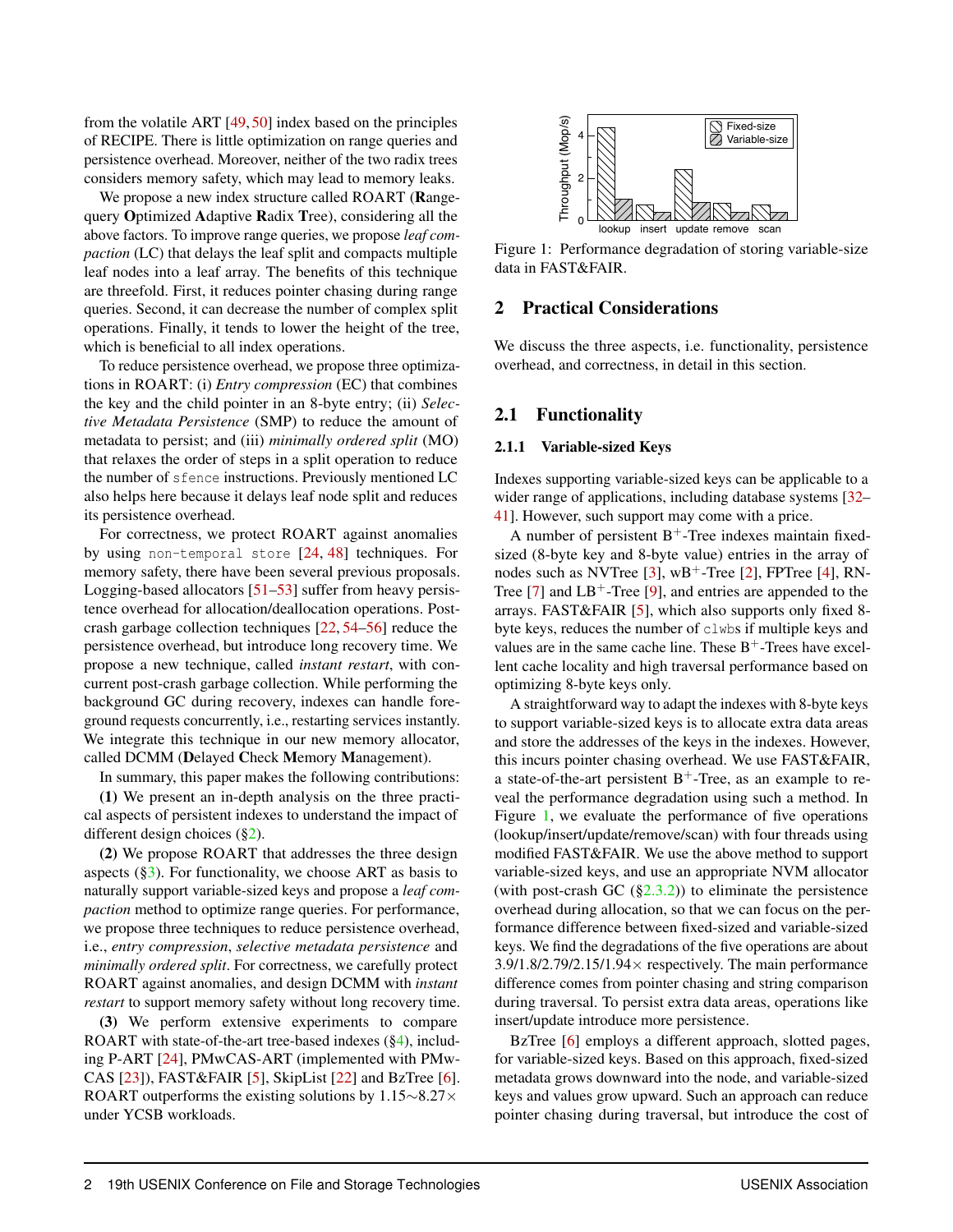additional metadata [\[8\]](#page-13-10). The performance of BzTree is in Figure [14,](#page-9-1) its lookups are fast but writes are slow.

Indexes based on radix tree [\[49\]](#page-15-2) have better performance (Figure [14\)](#page-9-1) in supporting variable-sized keys than  $B^+$ -Tree due to less comparison in traversal. However, they also have their own shortcomings, such as inefficiency on range queries.

#### 2.1.2 Range Queries

Range query is an important feature in RDBMS [\[32–](#page-14-2)[41\]](#page-14-3) and Key-Value Stores [\[25,](#page-14-4) [42–](#page-14-5)[47\]](#page-15-0). This paper focuses on tree-based indexes which naturally support range queries.  $B^+$ -Trees support efficient range queries because multiple keys are stored in one leaf node, and scan in leaf nodes causes no pointer chasing. In other tree structures, such as radix trees and binary search trees, one node can only store one key, and keys can be stored in leaf nodes but also in non-leaf nodes. Range queries on these trees have to traverse different levels of the trees, and chase more pointers. As the performance gap between sequential read and random read is larger in NVM than that in DRAM [\[48\]](#page-15-1), more random accesses deteriorate the range query performance in NVM.

However,  $B^+$ -Trees may not be the best choice for indexes when both variable-sized keys and range queries are required. In Figure [1,](#page-2-2) the scan throughput of  $B^+$ -Trees decreases by 48.5% when variable-sized keys are used. In  $\S$ 3, we optimize the adaptive radix tree (ART) for range queries.

## 2.2 Persistence Overhead

Explicit persistence is required to guarantee crash consistency for indexes in NVM. However, cache line flush and memory fence are costly compared to other instructions. Due to the poor scalability of NVM writes [\[48\]](#page-15-1), reducing the persistence overhead is crucial for improving performance.

There are several general methods to convert a volatile index to its non-volatile counterpart in NVM. PMwCAS [\[23\]](#page-13-2) records the metadata of each CAS (Compare-and-Swap) into a descriptor to ensure multiple CASs can execute atomically. RECIPE [\[24\]](#page-14-7) adds a persistent instruction (flush and fence) after each store to ensure persistence. Unfortunately, without any optimization to reduce persistence operations, such generality comes with high overhead [\[8\]](#page-13-10).

Other works propose special optimizations to eschew heavy persistence.  $wB^+$ -Tree [\[2\]](#page-13-6), NVTree [\[3\]](#page-13-5), FPTree [\[4\]](#page-13-7), and LB<sup>+</sup>-Tree [\[9\]](#page-13-9) abandon the order of keys in leaf nodes to reduce writes for insertions and deletions. FAST&FAIR [\[5\]](#page-13-3) and  $LB^+$ -Tree [\[9\]](#page-13-9) reduce persistence operations by making data share the same cache line as much as possible. RNTree [\[7\]](#page-13-8) uses HTM [\[57\]](#page-15-8) to increase the granularity of atomic writes to reduce the number of persistence operations. From the above, we see that it is important to exploit the properties of target data structures. In this paper, we optimize persistence in ROART by exploiting inherent properties of ART  $(\S_3)$ .

<span id="page-3-0"></span>



<span id="page-3-1"></span>

Figure 2: Two anomalies in unmodified lock-free linked list. The dotted line indicates that it has not been persisted.

#### 2.3 Correctness

#### <span id="page-3-2"></span>2.3.1 Anomaly Resolution

When designing lock-free non-volatile data structures, two anomalies (Dirty Read and Lost Update), are prone to occur [\[26\]](#page-14-6). The main reason is that threads may access data yet to be persisted, which are lost after crash and restart.

We use the lock-free linked list [\[58\]](#page-15-9) as an example to describe the two anomalies. The insert operation has three steps. Step (i) creates a new node, sets its next pointer to point to the successor, and then persists the new node. Step (ii) updates the next pointer of the predecessor to point to the new node. Step (iii) persists the next pointer of the predecessor. The states of the predecessor's next pointer are shown in Table [1.](#page-3-0) Note that there is an inconsistency between volatile and persistent states in step (ii). Without extra protection mechanisms, two anomalies can happen, as illustrated in Figure [2.](#page-3-1)

**Dirty Read.** In Figure  $2(a)$  $2(a)$ , an insert operation inserts a new node *C* between *A* and *B*. Suppose, the operation finishes step (ii) but has not executed step (iii) yet. At this moment, a concurrent read operation visits *C*. If the system crashes at this point, *C* is lost after restart and the read operation has read the uncommitted dirty data.

**Lost Update.** In Figure  $2(b)$  $2(b)$ , two insert operations want to insert two adjacent nodes *C* and *D* between *A* and *B*. The successful result should be  $A \to C \to D \to B$ . Suppose that a thread completes step  $(i)$  and  $(ii)$  for inserting  $C$ . Then another thread inserts *D* between *C* and *B*, and completes all three steps. If the system crashes before the insert of *C* completes step (iii), we can only recover  $A \rightarrow B$  from NVM, but lose the completed insert operation of *D*.

These anomalies can be fixed in various ways. For lockfree designs, link-and-persist [\[22\]](#page-13-1) and PMwCAS [\[23\]](#page-13-2) can be used, e.g., BzTree stays away from anomalies by PMwCAS, SkipList can ensure correctness by link-and-persist. For lock-based designs, implementations can replace temporal store with non-temporal store [\[24\]](#page-14-7), such as P-ART [\[24\]](#page-14-7).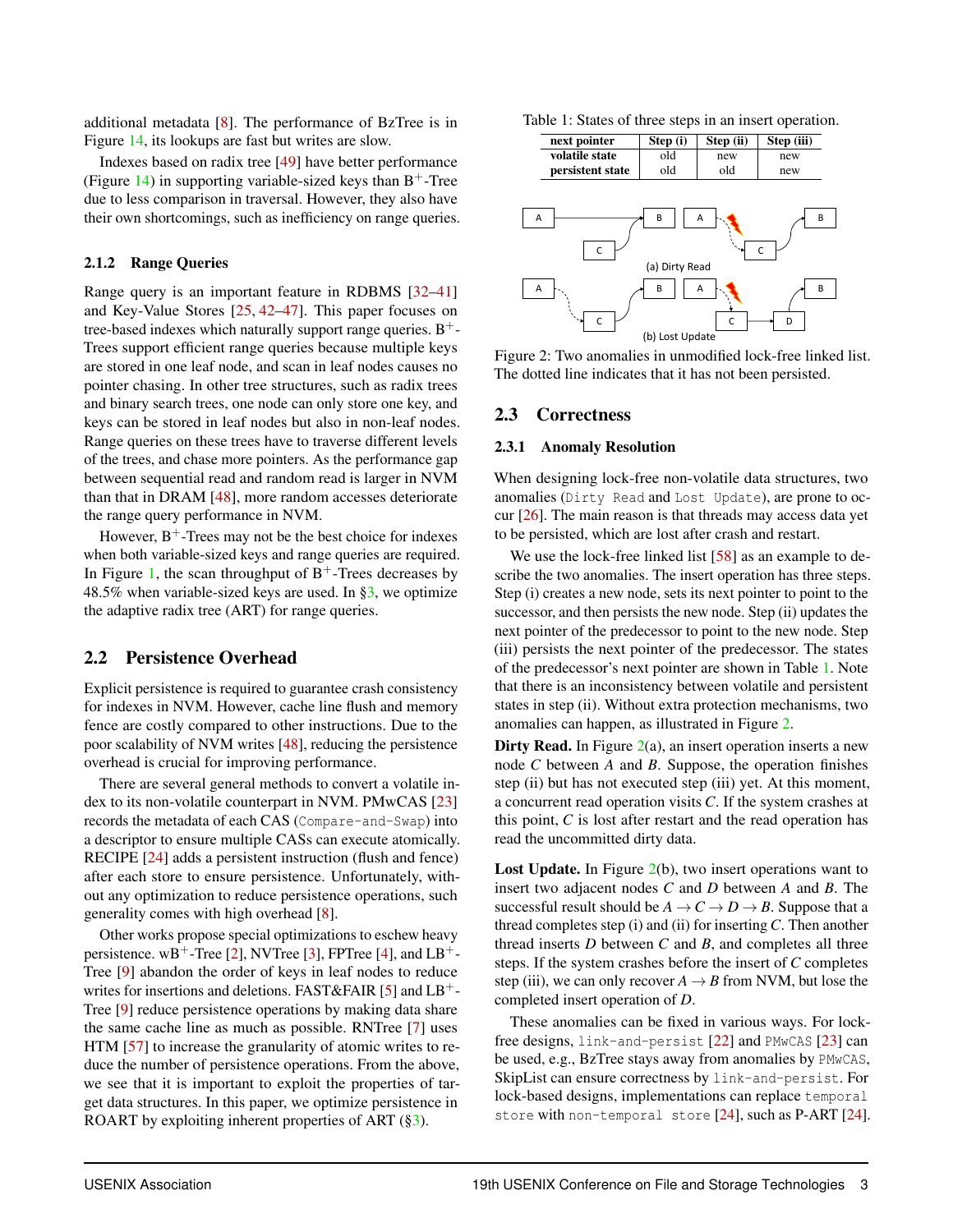<span id="page-4-3"></span><span id="page-4-2"></span>

<span id="page-4-4"></span>Figure 5: Recovery time of Makalu.

#### <span id="page-4-0"></span>2.3.2 Memory Safety

It is important to guarantee crash consistency for NVM memory management. Inconsistent metadata for allocation/deallocation operations and/or lazy garbage collection can lead to memory leaks.

NVM Allocation. Many existing studies employ the simplistic solution that uses volatile allocators, such as malloc, libvmmalloc [\[59\]](#page-15-10), for persistent memory. An allocation typically consists of three steps: (i) allocate a free NVM block, (ii) modify the allocator's metadata, and (iii) return the allocated block to the application. However, these volatile allocators pay no attention to crash consistency of allocators' metadata. Once the system crashes during the allocation process, the metadata is likely to be inconsistent, making part of the NVM memory unreachable. Moreover, volatile allocators can result in inaccurate performance evaluation for applications based on them [\[48\]](#page-15-1), because they overlook the expensive persistent instructions. Therefore, using volatile allocators directly for NVM is not appropriate.

Correct NVM allocators are divided into two categories, logging-based allocator [\[51–](#page-15-4)[53\]](#page-15-5) and post-crash GC [\[22,](#page-13-1) [54–](#page-15-6) [56\]](#page-15-7). The former uses logging to ensure the atomicity of operations, introducing additional persistence overhead. The latter reclaims garbage data by scanning all memory space during recovery. It reduces persistence overhead during allo-

Table 2: Analysis of recent works<sup>[1](#page-4-1)</sup>.

<span id="page-4-5"></span>

| <b>Name</b>          |                                |                 | <b>Functionality</b> |                              | <b>Correctness</b>        |             |  |
|----------------------|--------------------------------|-----------------|----------------------|------------------------------|---------------------------|-------------|--|
|                      |                                | <b>Variable</b> | <b>Range Query</b>   | Anomaly                      | <b>Allocation</b>         | $_{\rm GC}$ |  |
| <b>NVTree</b>        |                                |                 | ✔                    |                              |                           |             |  |
| $wB^+$ -Tree         |                                |                 |                      |                              |                           |             |  |
| <b>FPTree</b>        |                                |                 |                      |                              |                           |             |  |
| <b>FAST&amp;FAIR</b> |                                |                 |                      |                              |                           |             |  |
| <b>RNTree</b>        |                                |                 |                      |                              |                           | ×           |  |
| WORT                 |                                |                 |                      |                              |                           |             |  |
| <b>BzTree</b>        |                                |                 |                      |                              |                           |             |  |
| <b>P-ART</b>         |                                |                 |                      |                              |                           |             |  |
| $LB^+$ -Tree         |                                |                 |                      |                              |                           |             |  |
| NOTE:                | $\triangle$ : not open-sourced |                 |                      | $\blacktriangledown$ no need | $\bullet$ : not optimized |             |  |
|                      | $\triangleright$ support       |                 |                      | <b>*</b> : poor support      |                           |             |  |

cation/deallocation operations, but suffers long recovery time as the amount of data increases.

Allocation Performance. We evaluate five commonly used (volatile and persistent) NVM allocators as follows:

- a1: malloc, the standard volatile allocator for DRAM.
- a2: libvmmalloc, volatile allocator based on jemalloc.
- a3: PMDK [\[51\]](#page-15-4), logging-based persistent allocator.
- a4: nvm\_malloc [\[52\]](#page-15-11), logging-based persistent allocator. a5: Makalu [\[54\]](#page-15-6), persistent allocator with post-crash GC.

Figure  $3(a)$  $3(a)$  shows the raw performance of the allocators. The test continuously allocates 64-byte chunks, then writes and persists them in a single thread. Makalu is 50% and 28% slower than malloc and libvmmalloc, respectively. PMDK and nvm\_malloc are 81% and 38% slower than Makalu, respectively. Performance of FAST&FAIR using different allocators is shown in Figure  $3(b)$  $3(b)$ . We see that the gaps between different cases are narrowed due to the tree's traversal overhead. Makalu is 22% and 12% slower than malloc and libvmmalloc, respectively. PMDK and nvm\_malloc are 25% and 10% slower than Makalu, respectively.

Garbage Collection. Many indexes support non-blocking lookups [\[60](#page-15-12)[–62\]](#page-15-13) to improve the read performance. Lazy GC mechanism is necessary in such implementations. An item to delete is firstly labeled as *logically* deleted before it is *physically* deleted for avoiding dangerous concurrent accesses from other threads. After a grace period, GC threads sweep and collect the *logically* deleted items.

For example, epoch-based GC [\[63\]](#page-15-14) is a commonly used strategy for lazy GC [\[60,](#page-15-12) [61,](#page-15-15) [64\]](#page-15-16). However, a volatile epochbased GC implementation may incur memory leaks in NVM because it does not persist the metadata of labeled garbage data. After restart, these garbage data will be unreachable.

A naïve way to address this problem is to persist the metadata of labeled garbage data for every metadata modification. We compare the volatile and naïve persistent epoch-based GC in FAST&FAIR, which supports lock-free lookup operations and needs a GC mechanism. As shown in Figure [4,](#page-4-3) we see that the performance of persistent epoch-based GC is 25.7% worse than the volatile GC.

<span id="page-4-1"></span><sup>1</sup>*not open-sourced* means that we are not sure what it uses. *no need* means that it does not need to consider this factor.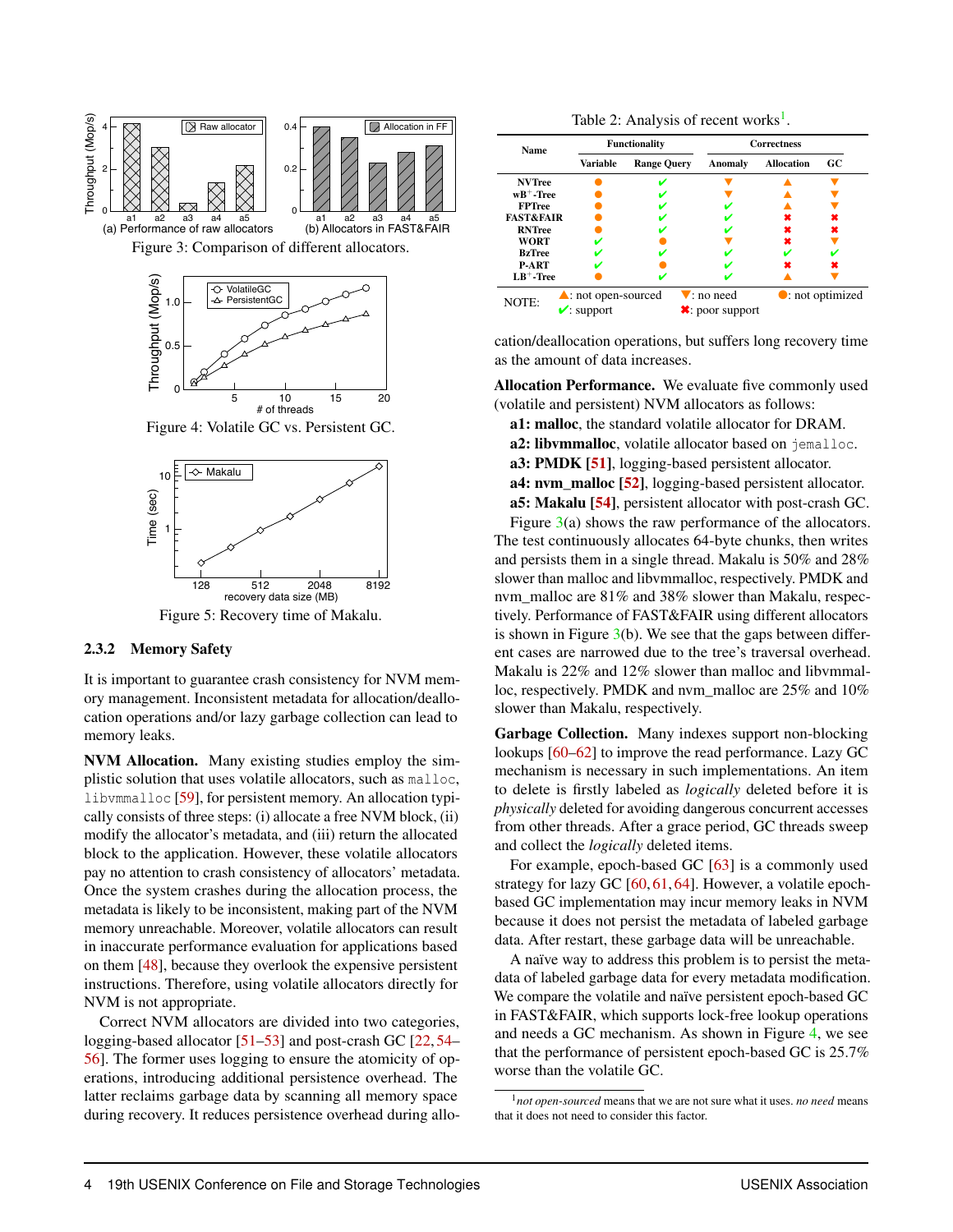<span id="page-5-2"></span>Table 3: Optimizations on practical aspects in ROART.

| <b>ROART</b> Design                                        |  |  |  |  |  |
|------------------------------------------------------------|--|--|--|--|--|
| Leaf Compaction $(\S3.2)$ to optimize range queries.       |  |  |  |  |  |
| <i>Entry Compression</i> (§3.3) to use only one persistent |  |  |  |  |  |
| instruction for structural information.                    |  |  |  |  |  |
| Selective Metadata Persistence $(\S 3.3.1)$ to reduce the  |  |  |  |  |  |
| amount of persisted metadata.                              |  |  |  |  |  |
| Minimally Ordered Split $(\S3.3.2)$ to reduce sfence       |  |  |  |  |  |
| instructions in internal node split.                       |  |  |  |  |  |
| non-temproal store to resolve anomaly (§3.4.1).            |  |  |  |  |  |
| DCMM $(\S3.4.2)$ to prevent memory leaks with minimal      |  |  |  |  |  |
| persistence during allocation. <i>Instant Restart</i> to   |  |  |  |  |  |
| eliminate the long recovery time for DCMM.                 |  |  |  |  |  |
|                                                            |  |  |  |  |  |

Post-crash GC [\[22,](#page-13-1) [54–](#page-15-6)[56\]](#page-15-7) reduces the persistence overhead during normal operations. We test the recovery time of Makalu [\[54\]](#page-15-6) with post-crash GC in Figure [5,](#page-4-4) and find that the recovery time increases linearly as the amount of data increases.

We would like to design a GC solution that neither incurs the persistence overhead in the naïve epoch-based GC nor suffers long recovery time of the post-crash GC.

In summary, Table [2](#page-4-5) compares the functionality and correctness features of recent studies. We find that most studies do not consider all these aspects (BzTree takes these into account, but it suffers heavy persistence overhead [\[8\]](#page-13-10)). Thus, there are still a lot of opportunities for improvement.

## <span id="page-5-0"></span>3 Design of ROART

Based on the discussion and analysis above, we propose a persistent index, ROART, which takes the three aspects into account. Table [3](#page-5-2) summarizes the distinct features of ROART.

## 3.1 Radix Tree and its Persistent Variants

A radix tree is a search tree in which each node represents a chunk of bits in the key. The key in a leaf node equals to the string constructed along the path, starting from the root to the corresponding leaf node. Suppose one node stores *s* bits of a key. The node has at most  $r = 2<sup>s</sup>$  children. *r* is called the *radix* of the tree. ART [\[49,](#page-15-2) [50\]](#page-15-3) is a space-efficient radix tree. Its *radix* is 256 and each node represents a 1-byte character  $(8-bit, r = 256 = 2<sup>s</sup>, s = 8)$  of the key. We will discuss its node types in [§3.3.](#page-6-0)

Path Compression. The height of the radix tree can be reduced by path compression [\[49\]](#page-15-2), as illustrated in Figure [6.](#page-5-3) A node with only one child is merged into its child, and the character it represents is merged into the prefix of its child.

Node Split. With path compression, node splits may happen during insertions. Node splits are divided into two categories, i.e., internal node split and leaf node split, as shown in Figure [7.](#page-5-4) An internal node split occurs when a new insertion (e.g., *L*3) mismatches the prefix of an internal node (*old*). The node *new* is created and inserted into the tree, which points to *L*3

<span id="page-5-3"></span>

Figure 6: Path compression in radix tree.

<span id="page-5-4"></span>

Figure 7: Two ways of node split.

and *old* as its children. The prefix of *old* will be updated. A leaf node split occurs when a new insertion (*L*3) mismatches the key in a leaf node (*L*2). A new node pointing to both *L*2 and *L*3 will be created and inserted into the tree.

Persistent Variants. Because of ART's efficiency, most persistent radix trees are based on ART. The ART implementation in WORT [\[19\]](#page-13-0) supports only single thread, and uses a separate slot array and a bitmap in its node to help locate entries. However, this incurs extra persistence overhead. RECIPE [\[24\]](#page-14-7) proposes a method to convert any volatile data structure to its persistent counterpart. Based on this method, P-ART is directly converted from the volatile ART-ROWEX [\[50\]](#page-15-3). However, this leaves many opportunities for persistence optimizations. Neither WORT nor P-ART has optimized range queries.

## <span id="page-5-1"></span>3.2 Our Solution: ROART Structure

Compared to  $B^+$ -Trees, the radix tree performs poorly in range queries because each leaf node stores only a pair of key and value, and leaf nodes can be on many different levels in the tree. A range scan has to visit a large number of non-leaf nodes on different levels in addition to leaf nodes, incurring significant overhead. We propose *leaf compaction* (LC) to compact the pointers of leaf nodes into a *leaf array* in the radix tree. A leaf array can contain up to *m* leaf pointers. If a subtree of the radix tree has less than or equal to *m* leaf nodes, the subtree is compacted into a leaf array. (We set  $m = 64$ in our implementation.) For simplicity of presentation, the figures in this subsection use  $m = 4$ .

Figure  $8(a)$  $8(a)$  and  $8(b)$  show the structural differences between ART and ROART with the same leaf nodes. We see that the subtrees rooted at B and D are compacted into leaf array F and G, respectively. For range queries, *leaf compaction* can effectively reduce the number of pointer chasing in the different levels of the tree. For instance, to run a range query covering *L*0−*L*5, ART dereferences 15 pointers (*A*−*B*−*C* −*L*0−*L*1−*C* −*B*−*L*2−*B*−*A*−*D*−*L*3−*E* −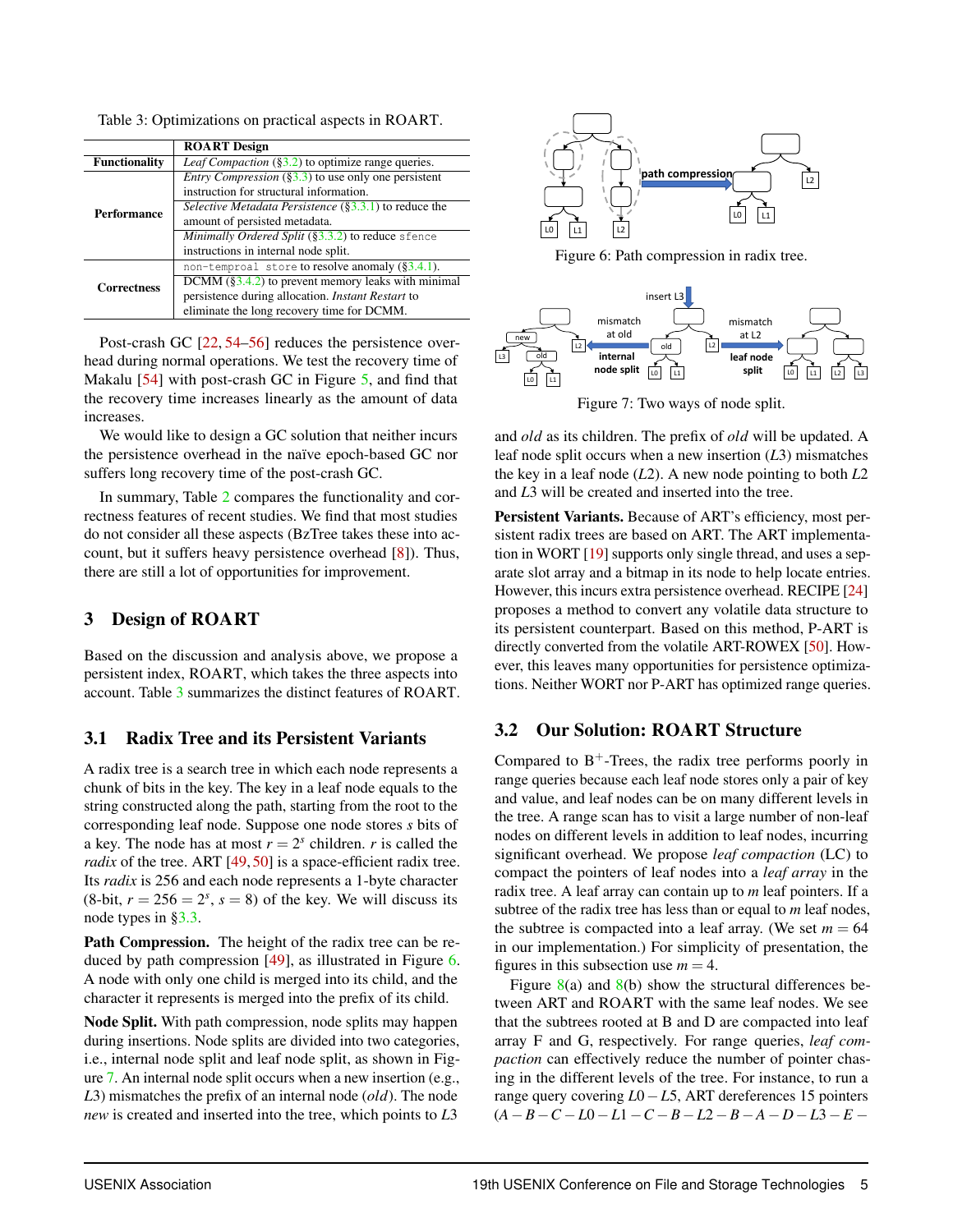<span id="page-6-1"></span>

*L*4 − *L*5), while ROART requires only 11 pointer dereferences (*A*−*F* −*L*0−*L*1−*L*2−*F* −*A*−*G*−*L*3−*L*4−*L*5).

We modify the index operations to support leaf compaction. For lookup, a reader searches the tree as before until it reaches a leaf array. It has to check each leaf node that the leaf array points to, which can be costly. To minimize this effect, we embed a 16-bit fingerprint (hash value) [\[17,](#page-13-11) [18\]](#page-13-12) of each leaf key into the pointer in the leaf array (current architectures support only 48-bit addresses), represented as fingerprint: 16-bit | address: 48-bit . In this way, the reader compares the fingerprint of the search key with the fingerprints in the leaf array to filter out most unnecessary cases. The probability of false positives is low (e.g.,  $< 0.001$  for  $m = 64$ ).

For insert, when it reaches a leaf array, a writer checks to see if the key already exists. If not, the writer chooses an empty slot to insert, as shown in Figure  $8(d)$  $8(d)$ . The complex case is when the leaf array is full and the leaf array splits, as shown in Figure  $8(e)$  $8(e)$ . Here, the writer wants to insert a new leaf *L*7 into leaf array *F*, which is already full. Note that all keys in *F* correspond to a subtree in the original radix tree, and therefore share a common prefix. To split, we need to find the first byte position, denoted as *P*, where the keys diverge. We call the *P*-th byte as the identifying byte. We divide the keys into subsets based on their identifying bytes. We build a leaf array for each subset, and create a new internal node, which contains each identifying byte and the pointer to the associated leaf array. For example, in Figure [9,](#page-6-2) a leaf array with four leaf pointers is to split into three new leaf arrays. The keys diverge at the 5th byte, i.e.  $P = 5$ . The keys are divided, and then new leaf arrays are created. Note that the cost of a leaf array split is high, but fortunately, this is a rare operation.

For update and delete, the procedure is similar to lookup. After the matching key is found, the corresponding modifica-

<span id="page-6-3"></span><span id="page-6-2"></span>

tion or deletion is performed.

For range query, the only difference with ART is that keys in a leaf array are not sorted, but keys are ordered between leaf arrays. Thus, we only need to check/sort the begin and the last leaf arrays to ensure that the return values are within the requested range. If values need to be fully sorted before returned, it will bring about 8.9% performance degradation with some optimizations, e.g., by skipping the prefix of keys and comparing only the different parts of keys.

Interestingly, *leaf compaction* can improve not only range queries but also traversals and insertions. Traversal is an essential step in all operations (lookup/insert/update/delete/scan). *Leaf compaction* tends to reduce the root-to-leaf path lengths, as can be clearly seen in Figure  $8(a)$  $8(a)$  and (b). Shorter path lengths are beneficial to traversals. Moreover, when a new insertion mismatches the key in a leaf node, ART incurs a leaf node split (Figure [7\)](#page-5-4) while ROART simply inserts the new leaf in the leaf array, reducing the number of persistent instructions. (Please see Table [4](#page-7-3) for detailed counts.)

In summary, *leaf compaction* has several benefits: (i) decreasing the number of pointer chasing for range queries, (ii) reducing root-to-leaf path lengths and traversal overhead, (iii) reducing persistence overhead of insertions. We will evaluate the benefits of this structure in [§4.](#page-9-0)

## <span id="page-6-0"></span>3.3 Reducing Persistence Overhead

Figure [11](#page-7-4) shows the node structures of ROART, which are based on the design of ART. Figure [10](#page-6-3) shows the four types of nodes in ART that can store up to 4, 16, 48, and 256 entries, respectively. Each entry contains a byte and a child pointer. The byte is equal to the character represented by the corre-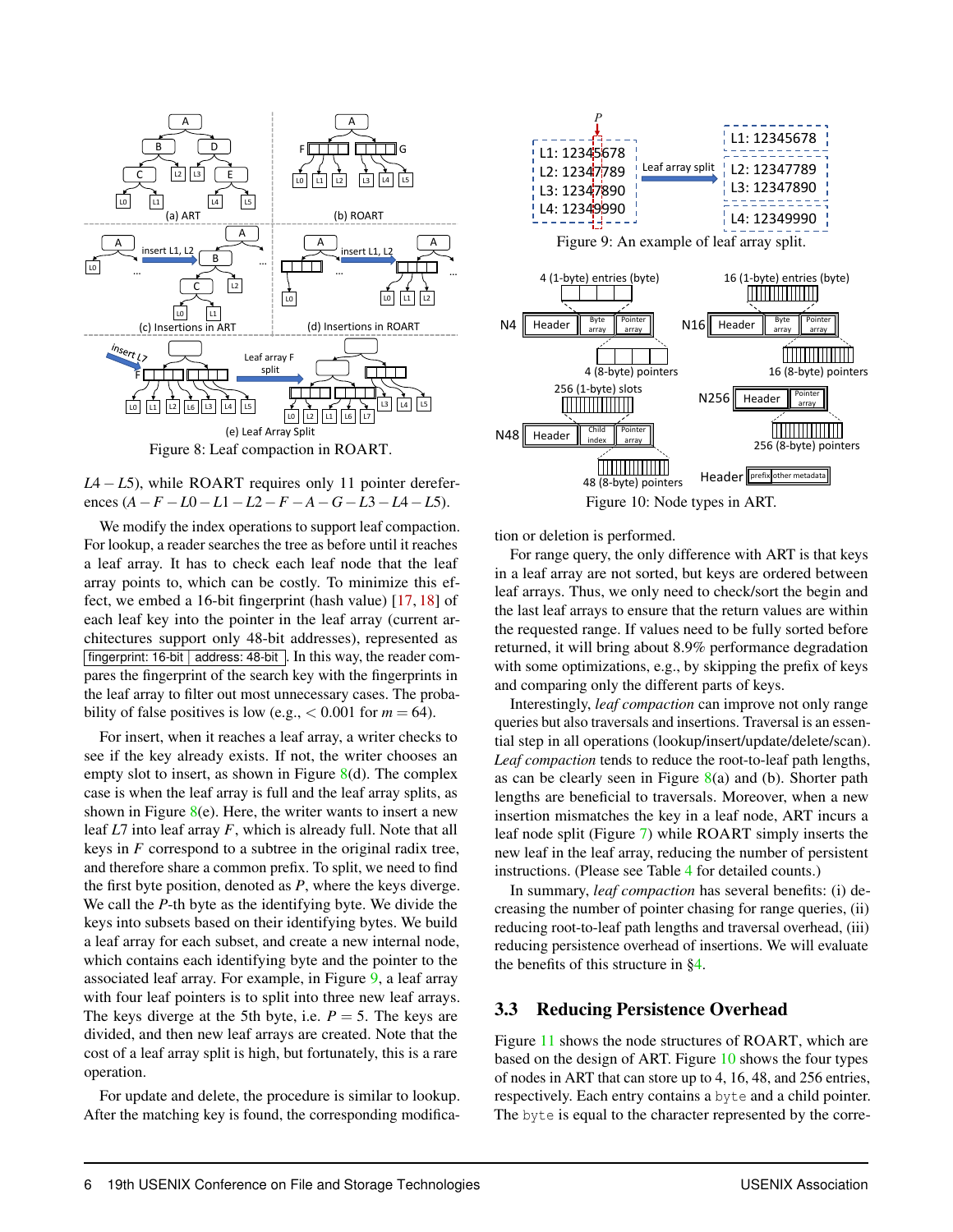<span id="page-7-4"></span>

Figure 11: Node structures in ROART.

0-255. N256 directly has an array with 256 pointers. A node sponding child node. In N4 and N16, bytes and pointers are stored in Byte array and Pointer array, respectively. In N48, Child index has 256 slots so that bytes can be used as an index to search in Child index to find the location of the corresponding child pointer, because the range of a byte is expands to a larger node type when it is full and a new entry is to be inserted, and shrinks to a smaller node type when the number of entries is below a threshold.

In ROART, we propose *entry compression* (EC) to pack the key byte into the pointer (where 48-bit are used) in N4, N16, and N48. The resulting entry empty: 8-bit | key: 8-bit | pointer: 48-bit | is called Zentry, as shown in Figure [11.](#page-7-4) An invalid Zentry (for a deleted or unused slot) is set to 0. Since a Zentry is 8-byte and can be updated atomically, compared to ART, EC reduces one persistent instruction for persisting each entry in ROART.

#### <span id="page-7-0"></span>3.3.1 Selective Metadata Persistence

We observe that not all metadata need to be persisted for correctness. For example, Nextpos and Count in the header indicate the next empty entry slot and the number of used slots. The Bitmap in the leaf array shows which leaf array entry is in use. They can all be computed by scanning the Zentry or the pointer array, where empty slots are set to 0. Moreover, the Byte array in N16 is used to accelerate search with SIMD instructions. It can be rebuilt by retrieving the embedded key byte from each Zentry. The Child index in N48 can be restored in the same way. Finally, Lock is used for concurrency control and can be cleared upon crash recovery.

Based on this observation, we propose *selective metadata persistence* (SMP) to selectively persist a subset of the metadata and recompute the rest of the metadata after recovery. As shown in Figure [11,](#page-7-4) volatile metadata are highlighted with white background. Fields with grey background are persisted.

Traditional recovery needs to suspend processing requests and scan the whole indexes, which incurs long recovery time as the amount of data increases. Inspired by the generation lock in NV-Heaps [\[65\]](#page-15-17), we implement *selective metadata persistence* using generation numbers to hide the recovery overhead. ROART maintains a global generation number (GGN) in NVM. GGN is increased upon each restart. Each node in ROART has its own persistent node generation number (NGN). When accessed, if NGN equals to GGN, the metadata

<span id="page-7-3"></span>Table 4: Persistence analysis. Two values are the numbers of clwb and sfence respectively (lower is better).

| <b>Name</b>  | Insert |      |      |      | <b>Split</b> |                 |
|--------------|--------|------|------|------|--------------|-----------------|
|              | N4     | N16  | N48  | N256 | Leaf         | <b>Internal</b> |
| <b>ROART</b> | 2. 2   | 2.2  | 2, 2 | 2.2  | 2, 2         | 4. Z            |
| <b>P-ART</b> | 2.2    | 3, 3 | 3, 3 | 2.2  | 3.3          | 4, 4            |
| <b>WORT</b>  | 3.3    | 4.4  | 3.3  |      | 3.3          | 4               |

in the node is up-to-date. Otherwise, the metadata in the node is restored, then GGN is assigned to NGN. Per-node latch for recovery (implemented by using flags in memory and CAS instructions) protects the concurrent access on the same node from multiple threads. In this way, after restart, ROART does not suspend normal operations for recovering the whole lost metadata. Instead, it restores the metadata on demand and at the same time executes normal operations.

#### <span id="page-7-1"></span>3.3.2 Minimally Ordered Split

Internal node split is costly as shown in Figure [7.](#page-5-4) It has four steps: (i) allocating a new leaf *L*3, (ii) allocating an internal node, marked as *new*, with two children (*L*3 and node *old*), (iii) changing the pointer (from *old* to *new*) of parent node, (iv) updating the prefix of *old* (not shown in the figure). Without optimizations, the four steps need four sfence instructions.

We observe that the order of these four steps can be relaxed. Step (i) and step (ii) are not visible to other threads, we can use only one sfence after initializing the two nodes. Step (iii) and (iv) cannot execute atomically. Under concurrent execution, readers may see the incomplete split with inconsistent prefixes. Note that the depth of a node (including the prefix) stays constant. This property can be exploited to detect inconsistent prefixes, as is also used in other work [\[19,](#page-13-0) [50\]](#page-15-3). Once such inconsistency is detected, it is easy to repair the inconsistency by recomputing the prefix. Consequently, the order of step (iii) and step (iv) is not important.

ROART performs the internal split as follows. It performs step (i), (ii) and (iv), flushes the modified cache lines, then calls a single sfence. After that, it performs step (iii), flushes the modified cache line, and calls a second sfence. In this way, ROART reduces the numbrer of sfence instructions of an internal split from four to two.

#### 3.3.3 Persistence Analysis

Table [4](#page-7-3) compares the number of persistence instructions, clwb and sfence, for insert and split operations in ROART, P-ART [\[24\]](#page-14-7), and WORT [\[19\]](#page-13-0). ROART incurs the smallest number of persistence instructions among the three indexes.

## 3.4 Making ROART Correct

#### <span id="page-7-2"></span>3.4.1 Anomaly Resolution in ROART

ROART employs a concurrency control strategy similar to ART-ROWEX [\[50\]](#page-15-3), i.e., lock-free read and lock-based write.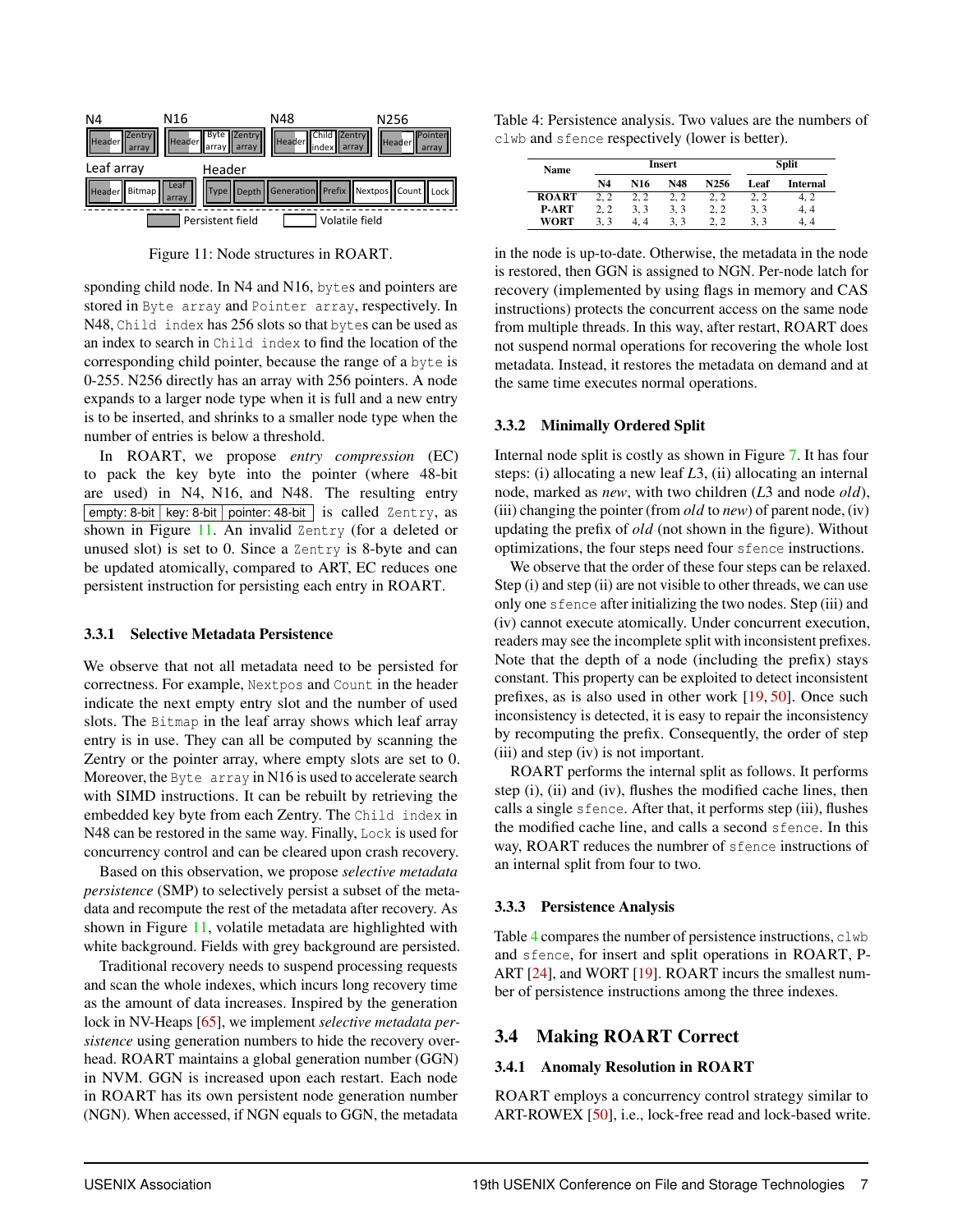<span id="page-8-1"></span>

Figure 12: DCMM architecture

Readers may see incomplete write operations, resulting from inconsistency between volatile and persistent states. So extra protection is required. [§2.3.1](#page-3-2) discusses several methods to address this problem. We adopt non-temporal store [\[24\]](#page-14-7) to fix the potential anomalies in ROART.

#### <span id="page-8-0"></span>3.4.2 Delayed Check Memory Management

NVM allocation and GC have a large performance impact on practical indexes  $(\S2.3.2)$ . We propose a new memory management method, called DCMM, which uses post-crash GC to minimize the persistence during allocation/deallocation, and supports *instant restart* to eliminate the waiting time after restart. To reduce the contention in memory allocation for multiple threads, DCMM uses a two-layer architecture, as in Figure [12.](#page-8-1)

First Layer. This layer is a global memory manager that manages the entire NVM area at the granularity of pages. The page size is adjustable, and defaults to 128MB [\[53,](#page-15-5) [56\]](#page-15-7). The global memory manager maintains a global naming space. It contains the roots of indexes and an offset field indicating the offset of the last allocated page. These are persistent fields. There are also two volatile fields, i.e., owner\_mapping and free\_page\_list. The former keeps a map between each page and its owner thread, and the latter implements a volatile lock-free linked list for recycled free pages. A thread requests a new page by searching free\_page\_list. If free\_page\_list is empty, it uses an atomic fetch-and-add to obtain the offset and increase the offset by the page size, then persists the offset.

Second Layer. For each application thread, a thread-local allocator performs allocation using multiple block classes with different sizes. Each block class is maintained by a volatile linked-list, called free\_chunk\_list. A thread requests a page from the first layer and divides it into free\_chunk\_lists, like in the buddy system [\[66\]](#page-15-18).

Garbage Collection. DCMM implements post-crash epochbased GC for supporting lock-free reads and lazy deletions.

<span id="page-8-2"></span>

Figure 13: The procedure of recovery.

We implement a decentralized version [\[60\]](#page-15-12) of epoch-based GC for better scalability.

during normal operations. Therefore, persistence overhead second layer. Most allocations do not invoke the first layer. overhead is amortized by multiple memory allocations in the Persistence Overhead. As discussed in [§2.3.2,](#page-4-0) the allocator based on post-crash GC does not need to persist any metadata only occurs in the first layer, for persisting offset. This

Recovery Processing. Upon recovery, owner\_mapping can be simply reset by mapping each page in the range [0, offset) to application threads in the round-robin fashion. Other volatile information can be restored by the recovery process in three steps (Figure [13\)](#page-8-2) : (i) Recovery threads traverse all NVM areas used by the application (i.e., starting from the persistent index root pointers and traversing the trees), and collect all used chunks with their description tuples (address, size). (ii) Free chunks can be calculated based on the used chunks in each page. (iii) Free chunks are put in the free\_chunk\_lists and free pages are put in the free\_page\_list.

Instant Restart. The recovery process as described in the above can take a long time as the amount of data increases (Figure [5\)](#page-4-4). In order to reduce the waiting time after restart, we propose *instant restart* for DCMM. Note that offset in the first layer is persisted. Therefore, after restart, we can immediately allocate new pages after offset without waiting for other metadata recovery to complete. (If offset exceeds the current NVM file limit, a new NVM file will be created and opened for allocation [\[53,](#page-15-5) [56\]](#page-15-7).) Hence, we can immediately allow front-end operations and provide memory allocation service instantly after restart, while the background recovery threads run in parallel. In this way, DCMM avoids the frontend from waiting long time for the recovery to complete.

Multi-threading Optimization. The background recovery process can be accelerated by multi-threading. Consider the three steps in recovery processing. Step (i) can be parallelized based on the data structures. For example, multiple threads can be used to traverse different subtrees of ROART. The (address, size) pairs produced during traversal can be put into different sorted arrays based on address ranges. Then, Step (ii) and (iii) can examine different sorted arrays and collect free chunks in parallel.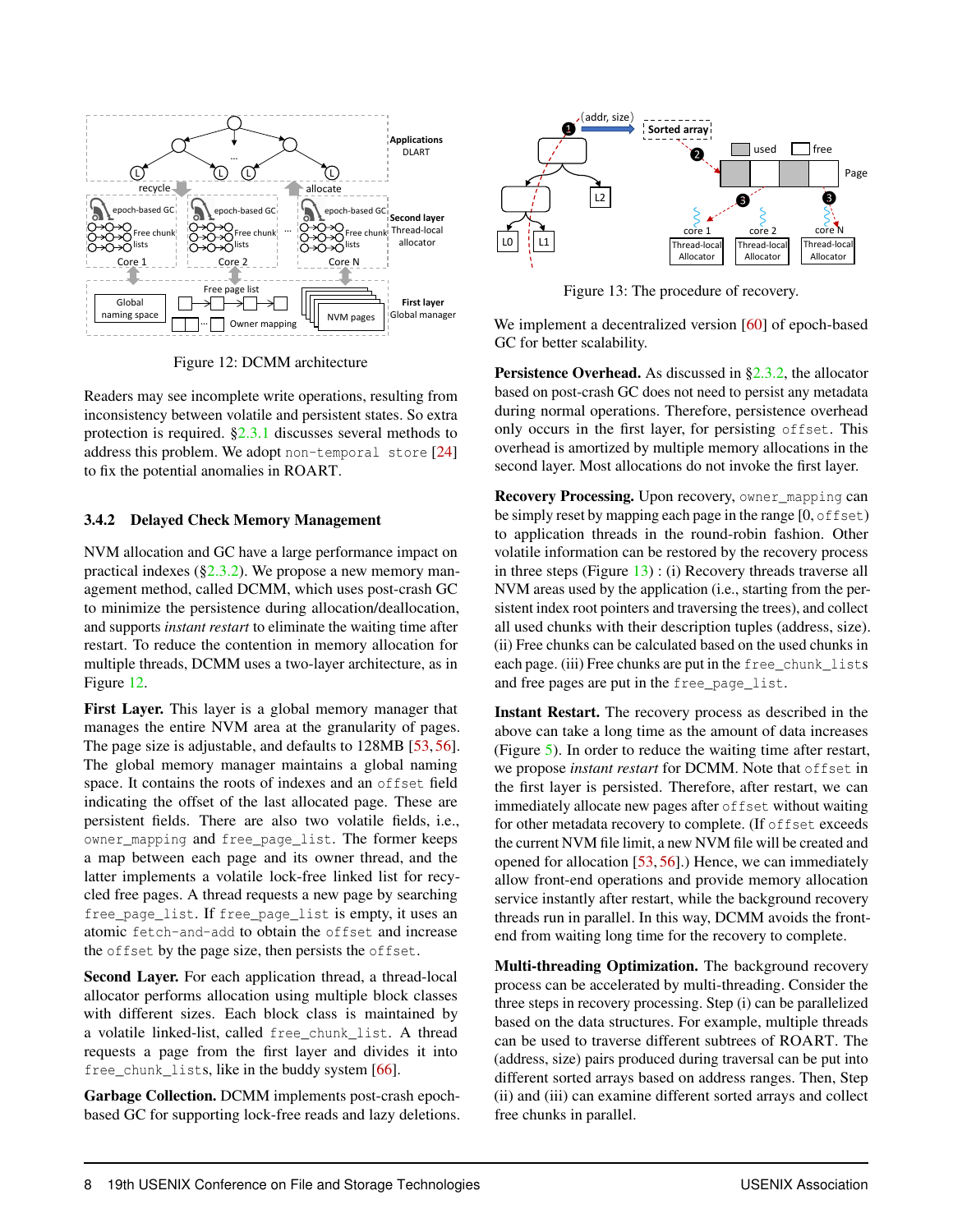## <span id="page-9-0"></span>4 Evaluation

Our evaluations consist of four parts to reflect the performance improvements of each proposed design.

1. Overall Performance Comparison. We choose several tree-based data structures in experiments. For a fair comparison, some modifications are necessary such as adding DCMM to some indexes, and implement missing functions.

2. Detailed Test of Each Design. Several aspects are evaluated: (i) performance improvement by each optimization, (ii) range query (scan) performance with different numbers of keys, (iii) fixed-sized (8-byte) keys performance, (iv) skew tests, (v) latency tests, (vi) space consumption, and (vii) recovery and instant restart.

3. NVM Allocators. We evaluate DCMM with several open-sourced persistent allocators, e.g., PMDK [\[51\]](#page-15-4), nvm\_malloc [\[52\]](#page-15-11) and Makalu [\[54\]](#page-15-6).

4. Real-world System Evaluation. We incorporate ROART into a real-world system: Memcached [\[67\]](#page-15-19). The core index in Memcached is a volatile hash index and our modification enables Memcached to support persistent storage.

## 4.1 Evaluation Setup

All evaluations use a Dell PowerEdge R740 server with four Intel(R) Xeon(R) Gold 5220 processors supporting  $clwb$ , 6×128GB Optane DC PMM per socket. The processor has 32KB L1-cache, 1MB L2-cache, and 25MB L3-cache. The persistent memory is managed by a DAX file system [\[68\]](#page-15-20) and mapped to a pre-defined address. We choose five other tree-based indexes to compare the performance with ROART. P-ART. P-ART [\[24\]](#page-14-7) is a persistent counterpart of ART-ROWEX [\[50\]](#page-15-3). For a fair comparison, we use DCMM in P-ART, and implement its missing functions (e.g., update operations, and *selective metadata persistence* for metadata). PMwCAS-ART. PMwCAS-ART is a baseline we implement by using PMwCAS [\[23\]](#page-13-2). PMwCAS allows atomically modifying multiple 8-byte words in NVM and uses PMDK to guarantee the memory safety. We leverage the persistent primitives it provides to modify ART-ROWEX.

FAST&FAIR-DCMM. FAST&FAIR [\[5\]](#page-13-3) is a state-of-the-art persistent  $B^+$ -Tree ([§2\)](#page-2-1). We modify it to support variablesized keys and use DCMM to manage NVM.

SkipList-DCMM. We modify the open-source lock-free SkipList [\[22\]](#page-13-1) to support variable-sized keys and use DCMM. **BzTree.** BzTree [\[6\]](#page-13-4) is a lock-free persistent  $B^+$ -Tree based on PMwCAS. It can naturally support variable-sized keys by using slotted pages.

## 4.2 Overall Performance

To evaluate the overall performance, we test microbenchmarks with 4 threads and YCSB benchmark. For the micro-benchmarks, keys are randomly generated with sizes

<span id="page-9-1"></span>

Figure 14: Microbench of six indexes under 4 threads.

between 4 to 128 bytes, and values are fixed as 8 bytes. An 8-byte value can represent an indirect pointer, commonly used in DBMS [\[32,](#page-14-2)[33\]](#page-14-8). Each test firstly warms up using 30 million KVs [\[5,](#page-13-3) [7,](#page-13-8) [24\]](#page-14-7), which exceeds the size of the L3-cache and reflects the performance of NVM. After warming up, each test runs 20 seconds for different workloads and reports the average throughput.

Micro-benchmarks contain the operations of lookup, insert, update, remove and scan. The results are in Figure [14.](#page-9-1) The lookup performance of ROART is 2.562 Mop/s which is faster than P-ART (2.129 Mop/s) and PMwCAS-ART (2.06 Mop/s). The main improvement comes from *leaf compaction* which lowers the height of the tree and benefits traversal. BzTree is fast because its slotted-page node layout has good cache locality for supporting variable-sized KVs and binary search. ROART is  $2.29 \times$  and  $4.98 \times$  faster than FAST&FAIR and SkipList respectively, because FAST&FAIR cannot use binary search inside its nodes and SkipList suffers from poor cache locality.

The insert performance of ROART is significantly better (1.704 Mop/s) than all other five indexes  $(1.3/5.16/4.15/5.24/6.65 \times)$ . There are several reasons for the improvement. (i) DCMM has higher allocation performance than PMwCAS (PMDK). (ii) Less persistent related instructions (clwb and fence) in ROART  $(\S_3)$ . PMwCAS suffers from more persistent instructions, P-ART makes no optimization, and FAST&FAIR also causes multiple persistent instructions once the entry moving exceeds one cache line. (iii) Compared with  $B^+$ -Tree (FAST&FAIR, BzTree), no rebalance operations are required in ROART.

For the update operation, ROART can achieve 1.6 Mop/s throughput and outperforms the others up to  $1.16/3.18/1.86/3.9/3.61 \times$ . The major performance differences are similar to lookup operation. For the remove operation, SkipList performs very poor, and others are similar. The main reason is that SkipList has a complicated remove operation and suffers from many retries. For the scan operation, with *leaf compaction*, the performance of ROART can outperform P-ART up to  $1.65\times$  and is close to FAST&FAIR/BzTree.

We use YCSB [\[69\]](#page-16-0) benchmark to generate five workloads, which are (a) write-intensive (50% lookup and 50% insert), (b) read-intensive (95% lookup and 5% insert), (c) read-only, (d) insert-only, and (e) scan-insert (95% scan and 5% insert).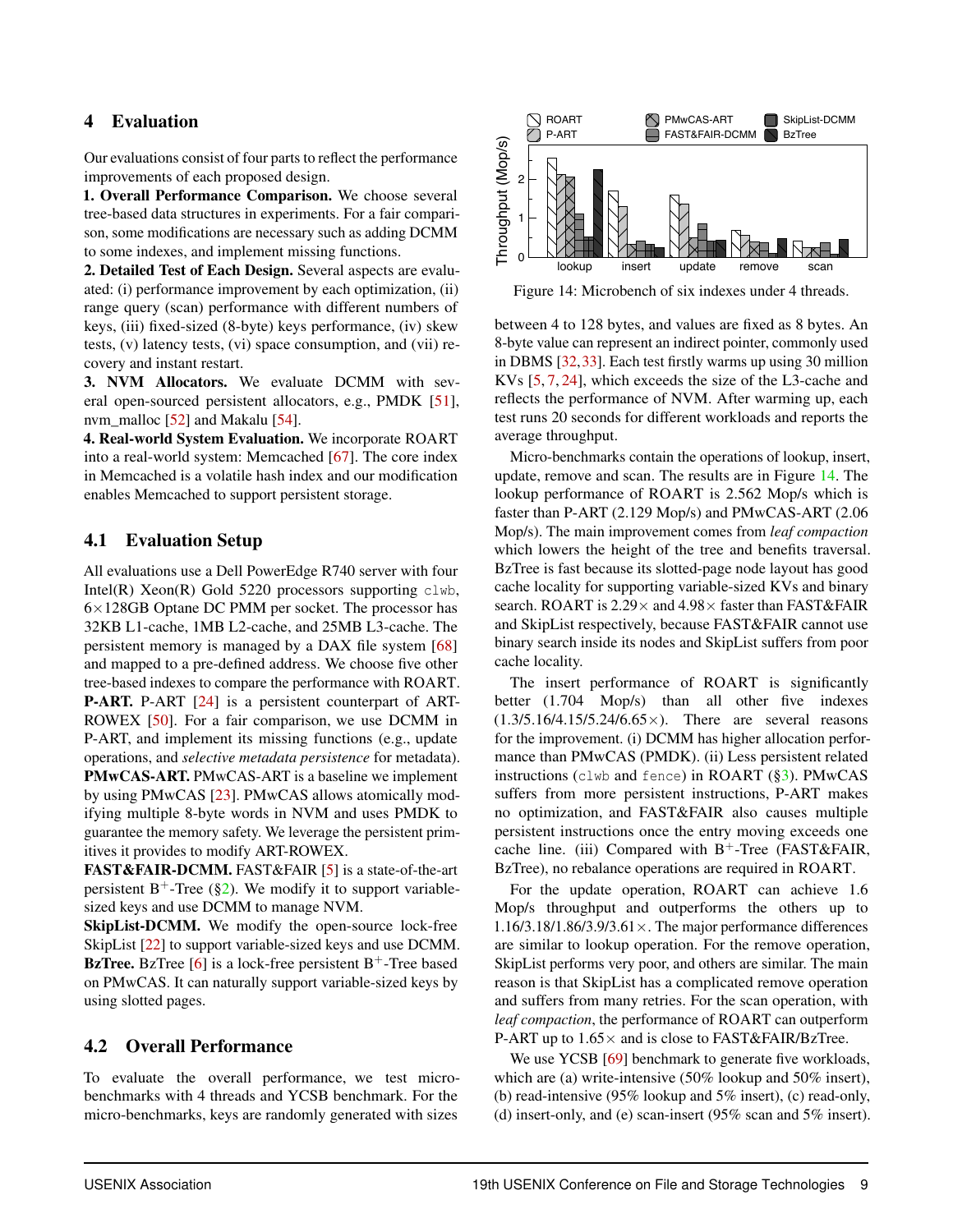<span id="page-10-0"></span>

The results of five workloads are shown in Figure [15.](#page-10-0)

In workload (a), ROART outperforms P-ART up to  $1.27 \times$ and other four indexes up to 2.78∼6.57× using 36 threads. The main performance gain is from its less traversal and persistence. In workload (b), ROART outperforms the other five indexes by 1.17∼8.27× using 36 threads. In workload (c), the performance of all indexes is scaled, but ROART can still outperform others by 1.15∼5.13×. In workload (d), due to the influence of NUMA, performance of all indexes begins to decline after more than 18 threads. ROART decreases 27% and P-ART decreases 30% from 18 threads to 36 threads. In workload (e), ROART can perform  $1.52\times$  and  $1.53\times$  better than P-ART and FAST&FAIR. It is only 3% and 20% slower than lock-free BzTree in the cases of 18 and 36 threads, because BzTree stores variable-sized keys and values in the nodes, instead of extra data areas, located by metadata in the head of nodes.

## 4.3 Effects of Each Design

1. Improvement of Each Optimization in ROART. We test the performance improvement of each optimization ([§3\)](#page-5-0) in Figure [16.](#page-10-1) The raw version is the implementation of ROART without the four optimizations (SMP/EC/MO/LC). *Selective metadata persistence* can improve by 13% and 10.1% for insertion and deletion. *Entry compression* can bring about 9.7% and 10.8% improvement for insert and remove operations. *Minimally ordered split* reduces the fence instructions for internal node split so that it can improve the insert performance by 4.8%. *Leaf compaction* can lower the height of radix tree and benifit every operation, especially scan. It can bring 17.2%/13.5%/14.7%/8.4%/64.8% improvement for

<span id="page-10-1"></span>

Figure 16: Performance improvement of each optimization. (SMP: Selective Metadata Persistence, EC: Entry Compression, MO: Minimally Ordered split, LC: Leaf Compaction)

<span id="page-10-2"></span>

Figure 17: Range queries with different key numbers.

<span id="page-10-3"></span>

Figure 18: Performance with fixed-sized keys.

the five operations respectively.

2. Range Queries with Different Key Numbers. In Figure [17,](#page-10-2) we evaluate the range query performance by scan operations with different key numbers, and the necessary parameters of scan are the maximum and minimum keys as well as the number of required keys. The result shows that ROART with LC can outperform the version without LC by 1.07∼2.01×. When the number of keys is less than 50, the improvement brought by LC is not very much, and when the number of keys is more than 100, the performance is improved at least by  $1.65\times$ .

3. Performance with Fixed-sized Keys. Many indexes are optimized for fixed-sized KV, such as FAST&FAIR. We test the performance of ROART (without any optimization for fixed-sized keys) while processing 8-byte fixed-sized keys, compared to P-ART, FAST&FAIR and SkipList. The results are shown in Figure [18.](#page-10-3) SkipList runs slowest because of its poor cache locality. FAST&FAIR outperforms P-ART by up to  $1.09/1.21 \times$  in lookup and update because fixed-sized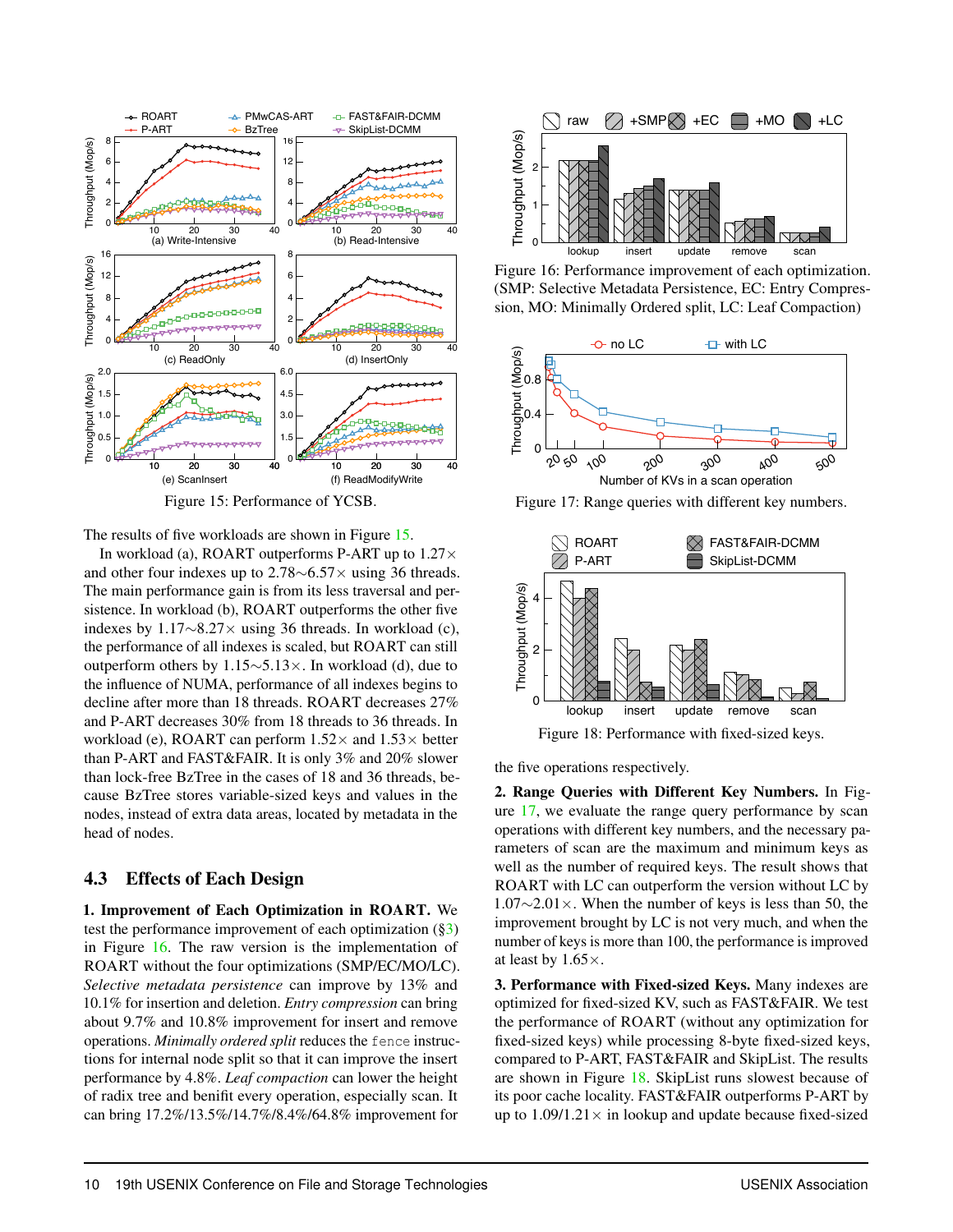<span id="page-11-0"></span>

Figure 19: Performance with different zipfian.

<span id="page-11-1"></span>Table 5: Latency tests under write-intensive workload (50% lookup and 50% insert) with 16 threads (lower is better).

<span id="page-11-2"></span>

Figure 20: Space consumption of ROART and P-ART

optimized FAST&FAIR has better cache locality. But with the optimization LC, ROART can outperform FAST&FAIR in lookup even with fixed-sized keys, and it is only sightly slower than FAST&FAIR in update. For scan with fixed-sized keys,  $B^+$ -Tree is still the better index than radix tree.

4. Skew Tests. Figure [19](#page-11-0) shows the experiment under a skewed workload (50% lookup and 50% update with 16 threads). The cache brings more benefits when the coefficient is smaller than 0.85. When larger than 0.85, ROART, P-ART and FAST&FAIR all suffer from the lock contention. The performance of ROART and P-ART drops about 28% and 29.5% from 0.5 to 0.99, while FAST&FAIR drops about 80.3%. Performance of SkipList improves because of its lockfree manner. BzTree drops about 87% because it has a complex structure and heavy persistence overhead [\[8\]](#page-13-10) although it also has a non-blocking design.

5. Latency Test. Latency numbers of each index are shown in Table [5](#page-11-1) under a write-intensive workload (50% lookup and 50% insert) with 16 threads. In average latency, ROART can outperform all other indexes by 20% ∼ 73% because of its faster traversal. In p99 latency, ROART can outperform all other indexes by 21%  $\sim$  71%. SkipList and BzTree is lock-free design so that their p99 latencies increase less than other four lock-based indexes. In ROART, we make no extra optimization on tail latency, which is orthogonal to our work.

6. Space Consumption. We introduce leaf arrays in ROART,

<span id="page-11-3"></span>

Figure 21: Data structure recovery and instant restart.

which does not exist in ART. In our implementation, the size of leaf array is predefined, which may cause the waste of space. So we evaluate the space consumption of ROART and P-ART to show the impact of leaf arrays. In Figure [20,](#page-11-2) when the amount of keys is smaller than 8M, the space consumption of ROART is larger than P-ART because most of the entries in leaf arrays are empty and much space is wasted. As the amount of keys increases and empty entries are filled, ROART consumes less space than P-ART. Under extreme cases, if each leaf array only has one valid entry, the space waste of ROART will become serious. We think this case is rare because it is hard to construct. To solve this problem, we can use the approach of ART to provide leaf arrays with various sizes.

7. Recovery and Instant Restart. In Figure  $21(a)$  $21(a)$ , we test normal recovery time with different key numbers. With 128M keys (about 25 GB in total of tree size), data structure recovery takes 19 seconds. With reclamation of free memory (recovery for DCMM), it takes 27 seconds. In this case, free memory chunks in 195 pages (25 GB in total) are reclaimed.

All metadata of data structure and allocator will be restored after restart. So we introduce *selective metadata persistence* ([§3.3.1\)](#page-7-0) and *instant restart* ([§3.4.2\)](#page-8-0) to hide the recovery overhead of data structure and allocator respectively. The effects of the two techniques are illustrated in Figure  $21(b)$  $21(b)$ . The test uses 32M keys and 1/36/72 background reclamation threads respectively. The simulation injects a crash at the 11th second, halting for 5 seconds. After restart, ROART can process requests immediately. The recovery of data structure can be delayed until nodes are accessed. Background threads perform the reclamation of free memory chunks in parallel with foreground threads. Experiments show that more threads accelerate recovery process, but causing a greater impact on the foreground performance.

## 4.4 Performance of NVM Allocators

We make a comparison in Figure [22](#page-12-1) between DCMM and other open-sourced persistent allocators, e.g., PMDK [\[51\]](#page-15-4), nvm\_malloc [\[52\]](#page-15-11) and Makalu [\[54\]](#page-15-6). The test workload is to continuously allocate 64-byte chunks, write and persist them. The results show the performance of each thread. PMDK is slow but scalable, the scalability of nvm\_malloc and Makalu is poor. DCMM has better performance and scalability than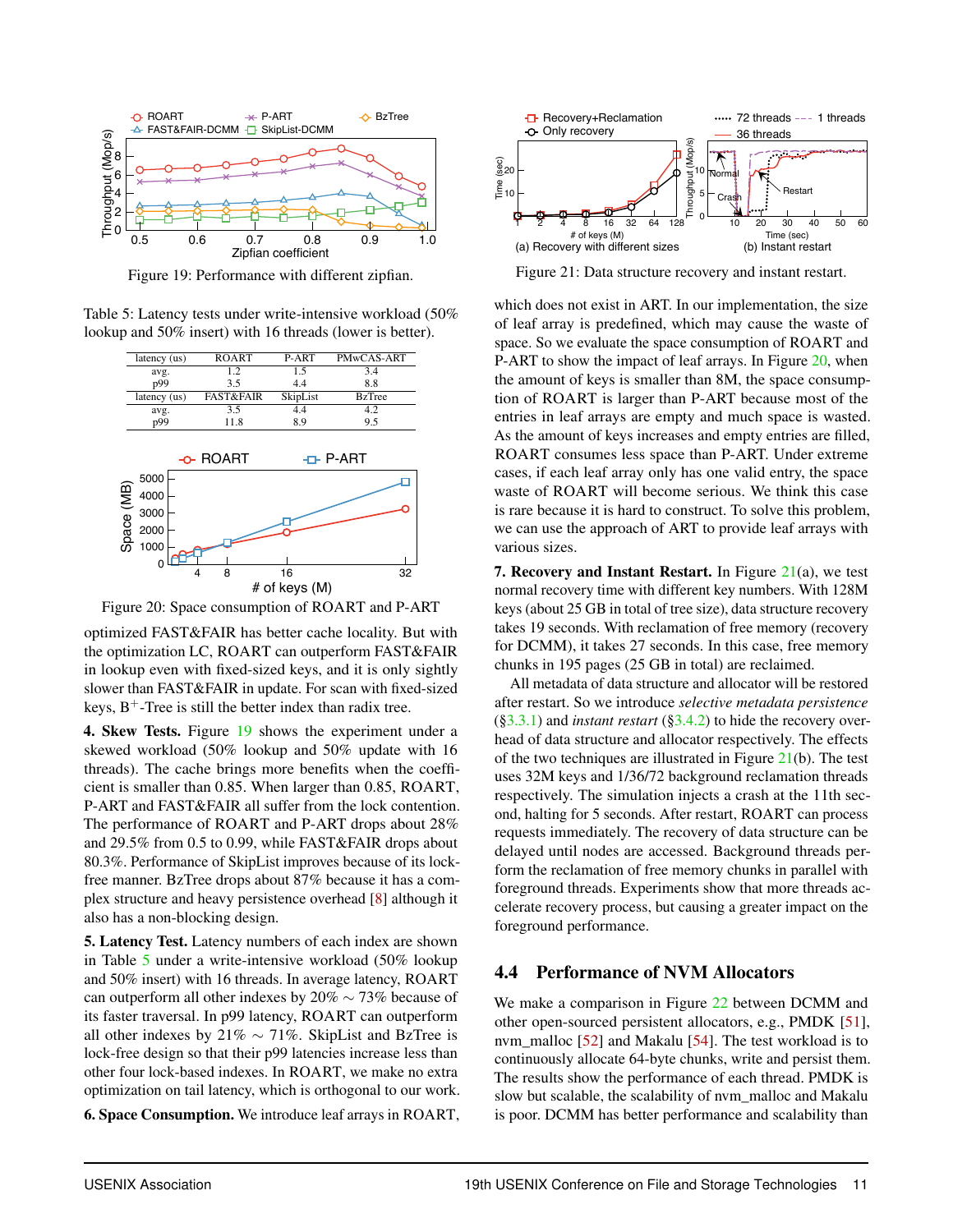<span id="page-12-1"></span>

<span id="page-12-2"></span>Figure 22: Performance with different allocators.



Figure 23: Evaluations in Memcached.

Makalu because DCMM allocates larger pages in a lock-free manner in the first layer, while the page size is only 4K in Makalu and the design in its first layer is lock-based.

There are some other persistent allocators. PAllocator [\[53\]](#page-15-5) is logging-based with good scalability, but it also suffers extra persistence during allocation/deallocation. PMDK [\[70\]](#page-16-1) also has a post-crash GC technique, but it is still logging-based. NV-Epochs [\[22\]](#page-13-1) provides post-crash GC but only supports fixed-sized allocation, and suffers long recovery time. NVM-Reconstruction [\[55\]](#page-15-21) is a Clang/LLVM extension and runtime library that provides the reconstruction of persistent heaps. Ralloc [\[56\]](#page-15-7) improves the performance of allocators with postcrash GC, but it still needs a blocked recovery process.

## 4.5 Real-World System Evaluation

We modify Memcached 1.4.17 to replace its hash index to three persistent indexes, e.g., ROART, P-ART and FAST&FAIR, for persistent storage. We use memtier\_benchmark to test the performance of set and get operations with single thread. In Figure [23,](#page-12-2) ROART can outperform P-ART and FAST&FAIR by up to  $1.07\times$  and  $1.38\times$  in set operations,  $1.06\times$  and  $1.19\times$  in get operations. The evaluation confirms our previous experiments.

## 5 Related Works

ROART well resolves the three practical aspects mentioned in [§2.](#page-2-1) Many other related works not mentioned before have also made a lot of efforts.

Persistent Tree-based Indexes. CDDS Tree [\[1\]](#page-12-0) firstly proposes a multi-version persistent B+Tree design, using copyon-write techniques without overwriting the original entry, but suffers heavy persistence overhead. DPTree [\[12\]](#page-13-13) proposes a

method to batch modifications in DRAM buffer to reduce persistent overhead, but it needs a background merging process which may stall foreground requests and consume extra bandwidth of NVM. *µtree* [\[13\]](#page-13-14) focuses on tail latency in persistent indexes, which is an orthogonal work.

Persistent Hash Indexes. Persistent hash indexes can support fast point access, but has difficulties for range queries. Level hashing [\[15\]](#page-13-15) proposes a novel two-level hash table structure, reducing the overhead of resizing. Clevel hashing [\[18\]](#page-13-12) is the multi-thread version of level hashing, based on a lock-free manner and concurrent resize operation in the background. CCEH [\[16\]](#page-13-16) proposes a three-layer structure based on extendible hashing to reduce NVM writes. Dash [\[17\]](#page-13-11) uses optimistic concurrent control to improve the parallelism of CCEH, and proposes bucket load balancing strategy to improve load factor of hash table.

Universal Conversion. The general method usually gives a simpler solution to achieve persistent indexes, but less optimization for performance. Izraelevitz et al. [\[21\]](#page-13-17) design an approach transforming any non-blocking transient data structure to a non-blocking durable one, by adding flush and fence instructions after read or store instructions, but suffering heavy persistence overhead. David et al. [\[22\]](#page-13-1) propose a link-and-persist method to implement log-free concurrent data structures and guarantee durable linearizability. But it can only be applied to 8-byte store/CAS instructions.

## 6 Conclusion

This paper firstly analyzes three practical aspects, including functionality, performance and correctness. Then ROART is proposed with several optimizations, i.e., (i) *leaf compaction*, (ii) *entry compression*, (iii) *selective metadata persistence*, (iv) *minimally ordered split*, and (v) *instant restart*. Finally, evaluations indicate that ROART can outperform other stateof-the-art indexes by 1.17∼8.27× under various workloads.

## Acknowledgments

We are grateful to our shepherd, Vijay Chidambaram, and the anonymous reviewers for their constructive comments and suggestions. This work is supported by National Key Research & Development Program of China (2016YFB1000504), Natural Science Foundation of China (61877035, 61433008, 61373145, 61572280).

## References

<span id="page-12-0"></span>[1] Shivaram Venkataraman, Niraj Tolia, Parthasarathy Ranganathan, Roy H Campbell, et al. Consistent and Durable Data Structures for Non-Volatile Byte-Addressable Memory. In *FAST*, volume 11, pages 61–75, 2011.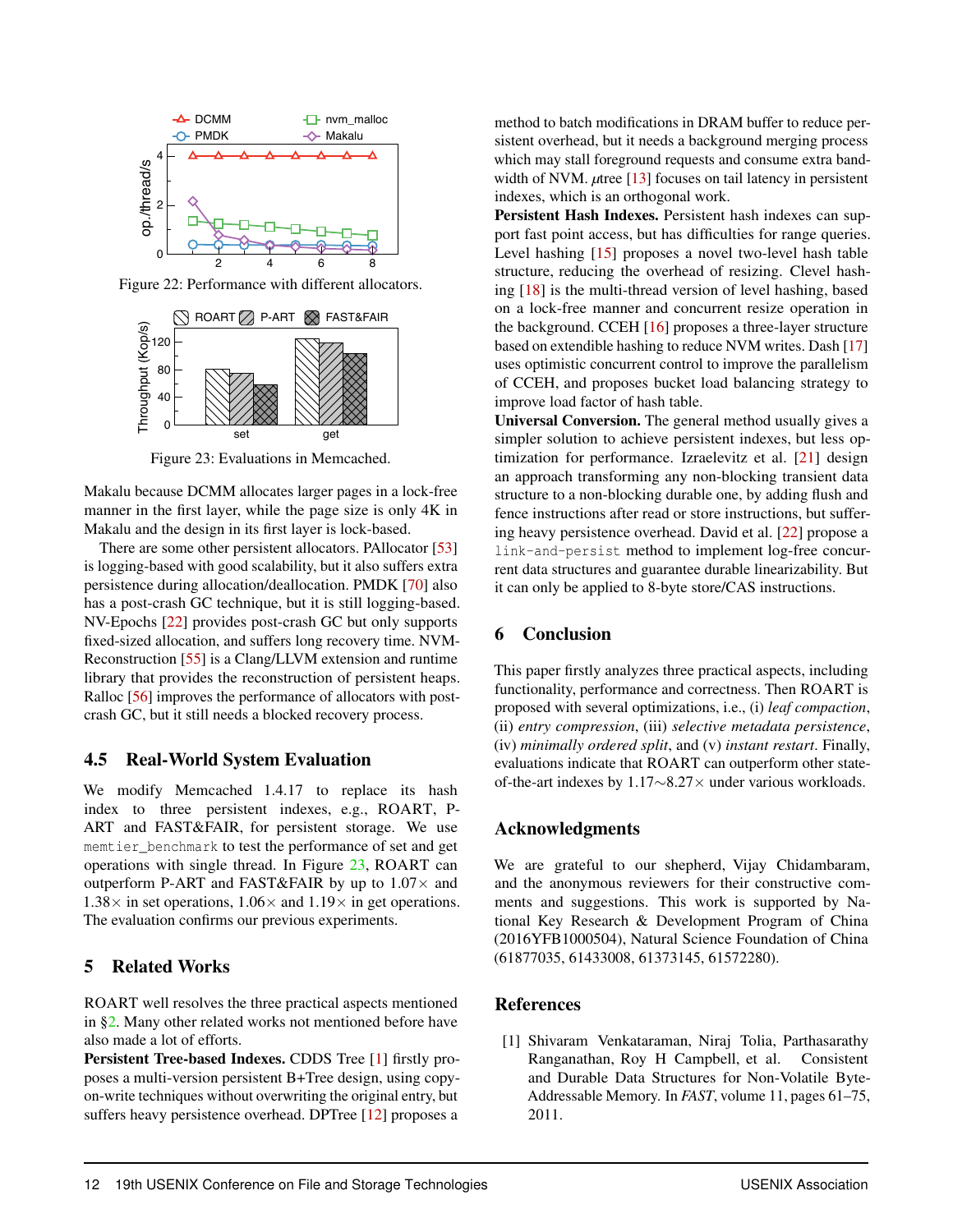- <span id="page-13-6"></span>[2] Shimin Chen and Qin Jin. Persistent b+-trees in nonvolatile main memory. *Proceedings of the VLDB Endowment*, 8(7):786–797, 2015.
- <span id="page-13-5"></span>[3] Jun Yang, Qingsong Wei, Cheng Chen, Chundong Wang, Khai Leong Yong, and Bingsheng He. NV-Tree: reducing consistency cost for NVM-based single level systems. In *13th USENIX Conference on File and Storage Technologies FAST 15)*, pages 167–181, 2015.
- <span id="page-13-7"></span>[4] Ismail Oukid, Johan Lasperas, Anisoara Nica, Thomas Willhalm, and Wolfgang Lehner. FPTree: A hybrid SCM-DRAM persistent and concurrent B-tree for storage class memory. In *Proceedings of the 2016 International Conference on Management of Data*, pages 371–386. ACM, 2016.
- <span id="page-13-3"></span>[5] Deukyeon Hwang, Wook-Hee Kim, Youjip Won, and Beomseok Nam. Endurable transient inconsistency in byte-addressable persistent b+-tree. In *16th USENIX Conference on File and Storage Technologies (FAST 18)*, pages 187–200, 2018.
- <span id="page-13-4"></span>[6] Joy Arulraj, Justin Levandoski, Umar Farooq Minhas, and Per-Ake Larson. BzTree: A high-performance latchfree range index for non-volatile memory. *Proceedings of the VLDB Endowment*, 11(5):553–565, 2018.
- <span id="page-13-8"></span>[7] Mengxing Liu, Jiankai Xing, Kang Chen, and Yongwei Wu. Building Scalable NVM-based B+ tree with HTM. In *Proceedings of the 48th International Conference on Parallel Processing*, page 101. ACM, 2019.
- <span id="page-13-10"></span>[8] Lucas Lersch, Xiangpeng Hao, Ismail Oukid, Tianzheng Wang, and Thomas Willhalm. Evaluating persistent memory range indexes. *Proceedings of the VLDB Endowment*, 13(4):574–587, 2019.
- <span id="page-13-9"></span>[9] Jihang Liu, Shimin Chen, and Lujun Wang. Lb+ trees: optimizing persistent index performance on 3dxpoint memory. *Proceedings of the VLDB Endowment*, 13(7):1078–1090, 2020.
- [10] Wook-Hee Kim, Jihye Seo, Jinwoong Kim, and Beomseok Nam. clfB-tree: Cacheline Friendly Persistent Btree for NVRAM. *ACM Transactions on Storage (TOS)*, 14(1):5, 2018.
- [11] Ping Chi, Wang-Chien Lee, and Yuan Xie. Making B+-tree efficient in PCM-based main memory. In *Proceedings of the 2014 international symposium on Low power electronics and design*, pages 69–74. ACM, 2014.
- <span id="page-13-13"></span>[12] Xinjing Zhou, Lidan Shou, Ke Chen, Wei Hu, and Gang Chen. Dptree: differential indexing for persistent memory. *Proceedings of the VLDB Endowment*, 13(4):421– 434, 2019.
- <span id="page-13-14"></span>[13] Youmin Chen, Youyou Lu, Kedong Fang, Oing Wang, and Jiwu Shu. utree: a persistent b+-tree with low tail latency. *Proceedings of the VLDB Endowment*, 13(11).
- [14] Pengfei Zuo and Yu Hua. A write-friendly hashing scheme for non-volatile memory systems. In *Proceedings of the 33rd International Conference on Massive Storage Systems and Technology (MSST)*, pages 1–10, 2017.
- <span id="page-13-15"></span>[15] Pengfei Zuo, Yu Hua, and Jie Wu. Write-optimized and high-performance hashing index scheme for persistent memory. In *13th USENIX Symposium on Operating Systems Design and Implementation (OSDI 18)*, pages 461–476, 2018.
- <span id="page-13-16"></span>[16] Moohyeon Nam, Hokeun Cha, Young-ri Choi, Sam H Noh, and Beomseok Nam. Write-optimized dynamic hashing for persistent memory. In *17th USENIX Conference on File and Storage Technologies (FAST 19)*, pages 31–44, 2019.
- <span id="page-13-11"></span>[17] Baotong Lu, Xiangpeng Hao, Tianzheng Wang, and Eric Lo. Dash: scalable hashing on persistent memory. *arXiv preprint arXiv:2003.07302*, 2020.
- <span id="page-13-12"></span>[18] Zhangyu Chen, Yu Huang, Bo Ding, and Pengfei Zuo. Lock-free concurrent level hashing for persistent memory. In *2020 USENIX Annual Technical Conference (USENIX ATC 20)*, pages 799–812, 2020.
- <span id="page-13-0"></span>[19] Se Kwon Lee, K Hyun Lim, Hyunsub Song, Beomseok Nam, and Sam H Noh. WORT: Write Optimal Radix Tree for Persistent Memory Storage Systems. In *15th USENIX Conference on File and Storage Technologies (FAST 17)*, pages 257–270, 2017.
- [20] Wen Pan, Tao Xie, and Xiaojia Song. Hart: A concurrent hash-assisted radix tree for dram-pm hybrid memory systems. In *2019 IEEE International Parallel and Distributed Processing Symposium (IPDPS)*, pages 921– 931. IEEE, 2019.
- <span id="page-13-17"></span>[21] Joseph Izraelevitz, Hammurabi Mendes, and Michael L Scott. Linearizability of persistent memory objects under a full-system-crash failure model. In *International Symposium on Distributed Computing*, pages 313–327. Springer, 2016.
- <span id="page-13-1"></span>[22] Tudor David, Aleksandar Dragojevic, Rachid Guerraoui, and Igor Zablotchi. Log-free concurrent data structures. In *2018 USENIX Annual Technical Conference (USENIX ATC 18)*, pages 373–386, 2018.
- <span id="page-13-2"></span>[23] Tianzheng Wang, Justin Levandoski, and Per-Ake Larson. Easy lock-free indexing in non-volatile memory. In *2018 IEEE 34th International Conference on Data Engineering (ICDE)*, pages 461–472. IEEE, 2018.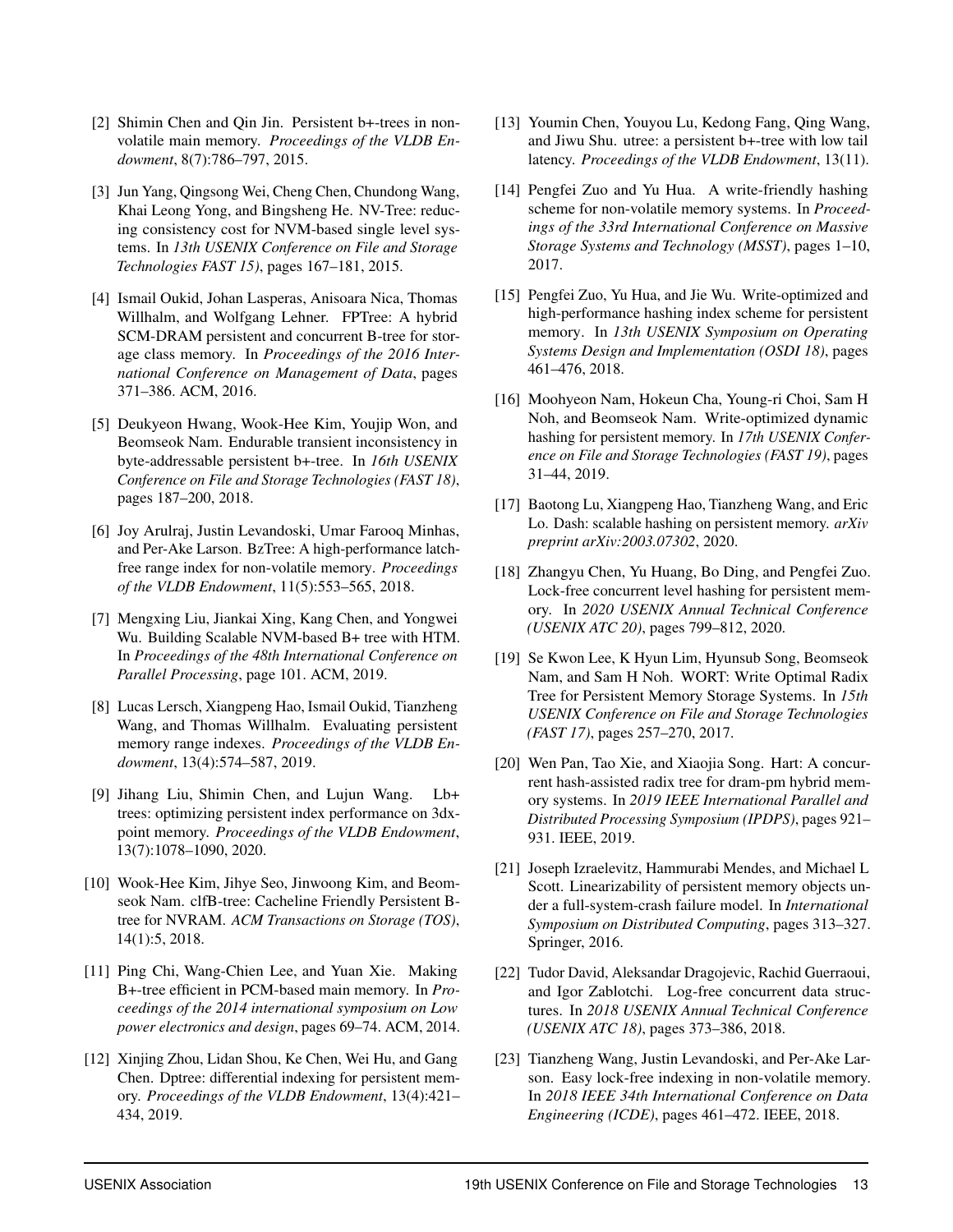- <span id="page-14-7"></span>[24] Se Kwon Lee, Jayashree Mohan, Sanidhya Kashyap, Taesoo Kim, and Vijay Chidambaram. Recipe: converting concurrent DRAM indexes to persistent-memory indexes. In *Proceedings of the 27th ACM Symposium on Operating Systems Principles*, pages 462–477. ACM, 2019.
- <span id="page-14-4"></span>[25] Fei Xia, Dejun Jiang, Jin Xiong, and Ninghui Sun. HiKV: a hybrid index key-value store for DRAM-NVM memory systems. In *2017 USENIX Annual Technical Conference (USENIX ATC 17)*, pages 349–362, 2017.
- <span id="page-14-6"></span>[26] David Schwalb, Markus Dreseler, Matthias Uflacker, and Hasso Plattner. NVC-hashmap: A persistent and concurrent hashmap for non-volatile memories. In *Proceedings of the 3rd VLDB Workshop on In-Memory Data Mangement and Analytics*, page 4. ACM, 2015.
- [27] Michal Friedman, Maurice Herlihy, Virendra Marathe, and Erez Petrank. A persistent lock-free queue for nonvolatile memory. In *ACM SIGPLAN Notices*, volume 53, pages 28–40. ACM, 2018.
- [28] Hyungjun Oh, Bongki Cho, Changdae Kim, Heejin Park, and Jiwon Seo. Anifilter: parallel and failure-atomic cuckoo filter for non-volatile memories. In *Proceedings of the Fifteenth European Conference on Computer Systems*, pages 1–15, 2020.
- [29] Mengxing Liu, Mingxing Zhang, Kang Chen, Xuehai Qian, Yongwei Wu, Weimin Zheng, and Jinglei Ren. DudeTM: Building durable transactions with decoupling for persistent memory. In *ACM SIGARCH Computer Architecture News*, volume 45, pages 329–343. ACM, 2017.
- <span id="page-14-0"></span>[30] Teng Ma, Mingxing Zhang, Kang Chen, Zhuo Song, Yongwei Wu, and Xuehai Qian. Asymnvm: An efficient framework for implementing persistent data structures on asymmetric nvm architecture. In *Proceedings of the Twenty-Fifth International Conference on Architectural Support for Programming Languages and Operating Systems*, pages 757–773, 2020.
- <span id="page-14-1"></span>[31] Intel Optane DC Persistent Memory Module. [https://www.intel.com/content/](https://www.intel.com/content/www/us/en/architecture-and-technology/optane-dc-persistent-memory.html) [www/us/en/architecture-and-technology/](https://www.intel.com/content/www/us/en/architecture-and-technology/optane-dc-persistent-memory.html) [optane-dc-persistent-memory.html](https://www.intel.com/content/www/us/en/architecture-and-technology/optane-dc-persistent-memory.html).
- <span id="page-14-2"></span>[32] MySQL. <https://www.mysql.com/>.
- <span id="page-14-8"></span>[33] PostgreSQL. <https://www.postgresql.org/>.
- [34] Peloton. [https://db.cs.cmu.edu/projects/](https://db.cs.cmu.edu/projects/peloton/) [peloton/](https://db.cs.cmu.edu/projects/peloton/).
- [35] Cristian Diaconu, Craig Freedman, Erik Ismert, Per-Ake Larson, Pravin Mittal, Ryan Stonecipher, Nitin Verma,

and Mike Zwilling. Hekaton: SQL server's memoryoptimized OLTP engine. In *Proceedings of the 2013 ACM SIGMOD International Conference on Management of Data*, pages 1243–1254. ACM, 2013.

- [36] Stephen Tu, Wenting Zheng, Eddie Kohler, Barbara Liskov, and Samuel Madden. Speedy transactions in multicore in-memory databases. In *Proceedings of the Twenty-Fourth ACM Symposium on Operating Systems Principles*, pages 18–32. ACM, 2013.
- [37] Thomas Neumann, Tobias Mühlbauer, and Alfons Kemper. Fast serializable multi-version concurrency control for main-memory database systems. In *Proceedings of the 2015 ACM SIGMOD International Conference on Management of Data*, pages 677–689, 2015.
- [38] Kangnyeon Kim, Tianzheng Wang, Ryan Johnson, and Ippokratis Pandis. Ermia: Fast memory-optimized database system for heterogeneous workloads. In *Proceedings of the 2016 International Conference on Management of Data*, pages 1675–1687, 2016.
- [39] Tianzheng Wang and Hideaki Kimura. Mostlyoptimistic concurrency control for highly contended dynamic workloads on a thousand cores. *Proceedings of the VLDB Endowment*, 10(2):49–60, 2016.
- [40] Hyeontaek Lim, Michael Kaminsky, and David G Andersen. Cicada: Dependably fast multi-core in-memory transactions. In *Proceedings of the 2017 ACM International Conference on Management of Data*, pages 21–35, 2017.
- <span id="page-14-3"></span>[41] Xiangyao Yu, Andrew Pavlo, Daniel Sanchez, and Srinivas Devadas. Tictoc: Time traveling optimistic concurrency control. In *Proceedings of the 2016 International Conference on Management of Data*, pages 1629–1642, 2016.
- <span id="page-14-5"></span>[42] RocksDB. <https://rocksdb.org/>.
- [43] Youmin Chen, Youyou Lu, Fan Yang, Qing Wang, Yang Wang, and Jiwu Shu. Flatstore: An efficient logstructured key-value storage engine for persistent memory. In *Proceedings of the Twenty-Fifth International Conference on Architectural Support for Programming Languages and Operating Systems*, pages 1077–1091, 2020.
- [44] Hyeontaek Lim, Dongsu Han, David G Andersen, and Michael Kaminsky. Mica: A holistic approach to fast in-memory key-value storage. In *11th USENIX Symposium on Networked Systems Design and Implementation (NSDI 14)*, pages 429–444, 2014.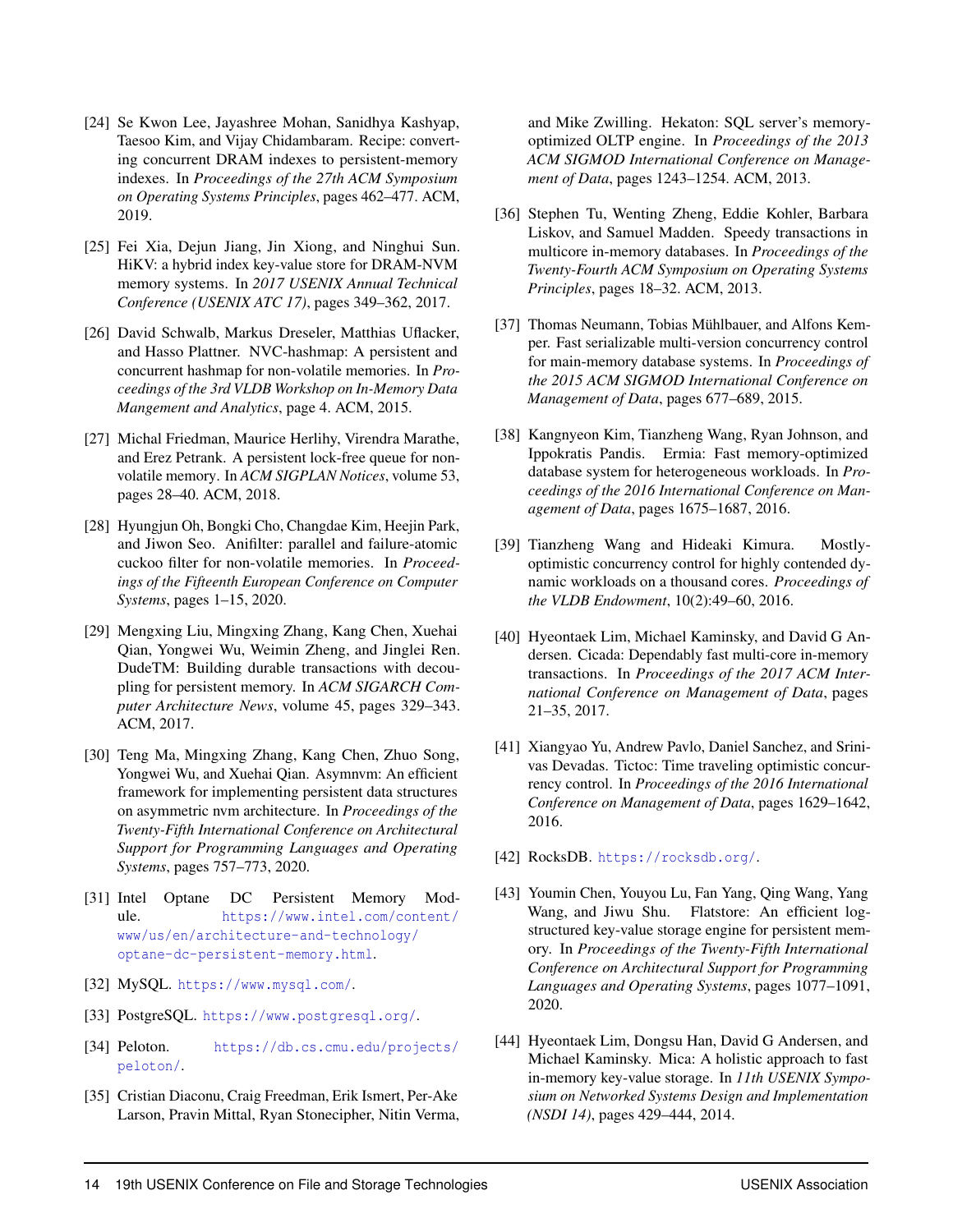- [45] Lucas Lersch, Ivan Schreter, Ismail Oukid, and Wolfgang Lehner. Enabling low tail latency on multicore key-value stores. *Proceedings of the VLDB Endowment*, 13(7):1091–1104, 2020.
- [46] Hyeontaek Lim, Bin Fan, David G Andersen, and Michael Kaminsky. Silt: A memory-efficient, highperformance key-value store. In *Proceedings of the Twenty-Third ACM Symposium on Operating Systems Principles*, pages 1–13, 2011.
- <span id="page-15-0"></span>[47] Baptiste Lepers, Oana Balmau, Karan Gupta, and Willy Zwaenepoel. Kvell: the design and implementation of a fast persistent key-value store. In *Proceedings of the 27th ACM Symposium on Operating Systems Principles*, pages 447–461, 2019.
- <span id="page-15-1"></span>[48] Jian Yang, Juno Kim, Morteza Hoseinzadeh, Joseph Izraelevitz, and Steve Swanson. An empirical guide to the behavior and use of scalable persistent memory. In *18th USENIX Conference on File and Storage Technologies (FAST 20)*, pages 169–182, 2020.
- <span id="page-15-2"></span>[49] Viktor Leis, Alfons Kemper, and Thomas Neumann. The adaptive radix tree: ARTful indexing for main-memory databases. In *ICDE*, volume 13, pages 38–49, 2013.
- <span id="page-15-3"></span>[50] Viktor Leis, Florian Scheibner, Alfons Kemper, and Thomas Neumann. The ART of practical synchronization. In *Proceedings of the 12th International Workshop on Data Management on New Hardware*, page 3. ACM, 2016.
- <span id="page-15-4"></span>[51] PMDK. <https://pmem.io/>.
- <span id="page-15-11"></span>[52] David Schwalb, Tim Berning, Martin Faust, Markus Dreseler, and Hasso Plattner. nvm malloc: Memory Allocation for NVRAM. *ADMS@ VLDB*, 15:61–72, 2015.
- <span id="page-15-5"></span>[53] Ismail Oukid, Daniel Booss, Adrien Lespinasse, Wolfgang Lehner, Thomas Willhalm, and Grégoire Gomes. Memory management techniques for large-scale persistent-main-memory systems. *Proceedings of the VLDB Endowment*, 10(11):1166–1177, 2017.
- <span id="page-15-6"></span>[54] Kumud Bhandari, Dhruva R Chakrabarti, and Hans-J Boehm. Makalu: Fast recoverable allocation of nonvolatile memory. In *ACM SIGPLAN Notices*, volume 51, pages 677–694. ACM, 2016.
- <span id="page-15-21"></span>[55] Nachshon Cohen, David T Aksun, and James R Larus. Object-oriented recovery for non-volatile memory. *Proceedings of the ACM on Programming Languages*, 2(OOPSLA):1–22, 2018.
- <span id="page-15-7"></span>[56] Wentao Cai, Haosen Wen, H Alan Beadle, Chris Kjellqvist, Mohammad Hedayati, and Michael L Scott. Understanding and optimizing persistent memory allocation. In *Proceedings of the 2020 ACM SIGPLAN International Symposium on Memory Management*, pages 60–73, 2020.
- <span id="page-15-8"></span>[57] Zhaoguo Wang, Hao Qian, Haibo Chen, and Jinyang Li. Opportunities and pitfalls of multi-core scaling using hardware transaction memory. In *Proceedings of the 4th Asia-Pacific Workshop on Systems*, pages 1–7, 2013.
- <span id="page-15-9"></span>[58] Maurice Herlihy and Nir Shavit. *The art of multiprocessor programming*. Morgan Kaufmann, 2011.
- <span id="page-15-10"></span>[59] libvmmalloc. [https://pmem.io/vmem/](https://pmem.io/vmem/libvmmalloc/) [libvmmalloc/](https://pmem.io/vmem/libvmmalloc/).
- <span id="page-15-12"></span>[60] Ziqi Wang, Andrew Pavlo, Hyeontaek Lim, Viktor Leis, Huanchen Zhang, Michael Kaminsky, and David G Andersen. Building a bw-tree takes more than just buzz words. In *Proceedings of the 2018 International Conference on Management of Data*, pages 473–488. ACM, 2018.
- <span id="page-15-15"></span>[61] Robert Binna, Eva Zangerle, Martin Pichl, Günther Specht, and Viktor Leis. HOT: a height optimized Trie index for main-memory database systems. In *Proceedings of the 2018 International Conference on Management of Data*, pages 521–534. ACM, 2018.
- <span id="page-15-13"></span>[62] Yandong Mao, Eddie Kohler, and Robert Tappan Morris. Cache craftiness for fast multicore key-value storage. In *Proceedings of the 7th ACM european conference on Computer Systems*, pages 183–196. ACM, 2012.
- <span id="page-15-14"></span>[63] Keir Fraser. Practical lock-freedom. Technical report, University of Cambridge, Computer Laboratory, 2004.
- <span id="page-15-16"></span>[64] Justin J Levandoski, David B Lomet, and Sudipta Sengupta. The Bw-Tree: A B-tree for new hardware platforms. In *2013 IEEE 29th International Conference on Data Engineering (ICDE)*, pages 302–313. IEEE, 2013.
- <span id="page-15-17"></span>[65] Joel Coburn, Adrian M Caulfield, Ameen Akel, Laura M Grupp, Rajesh K Gupta, Ranjit Jhala, and Steven Swanson. NV-Heaps: making persistent objects fast and safe with next-generation, non-volatile memories. *ACM Sigplan Notices*, 47(4):105–118, 2012.
- <span id="page-15-18"></span>[66] James L Peterson and Theodore A Norman. Buddy systems. *Communications of the ACM*, 20(6):421–431, 1977.
- <span id="page-15-19"></span>[67] Memcached. <https://http://memcached.org/>.
- <span id="page-15-20"></span>[68] Andy Rudoff. Persistent memory programming. *Login: The Usenix Magazine*, 42:34–40, 2017.